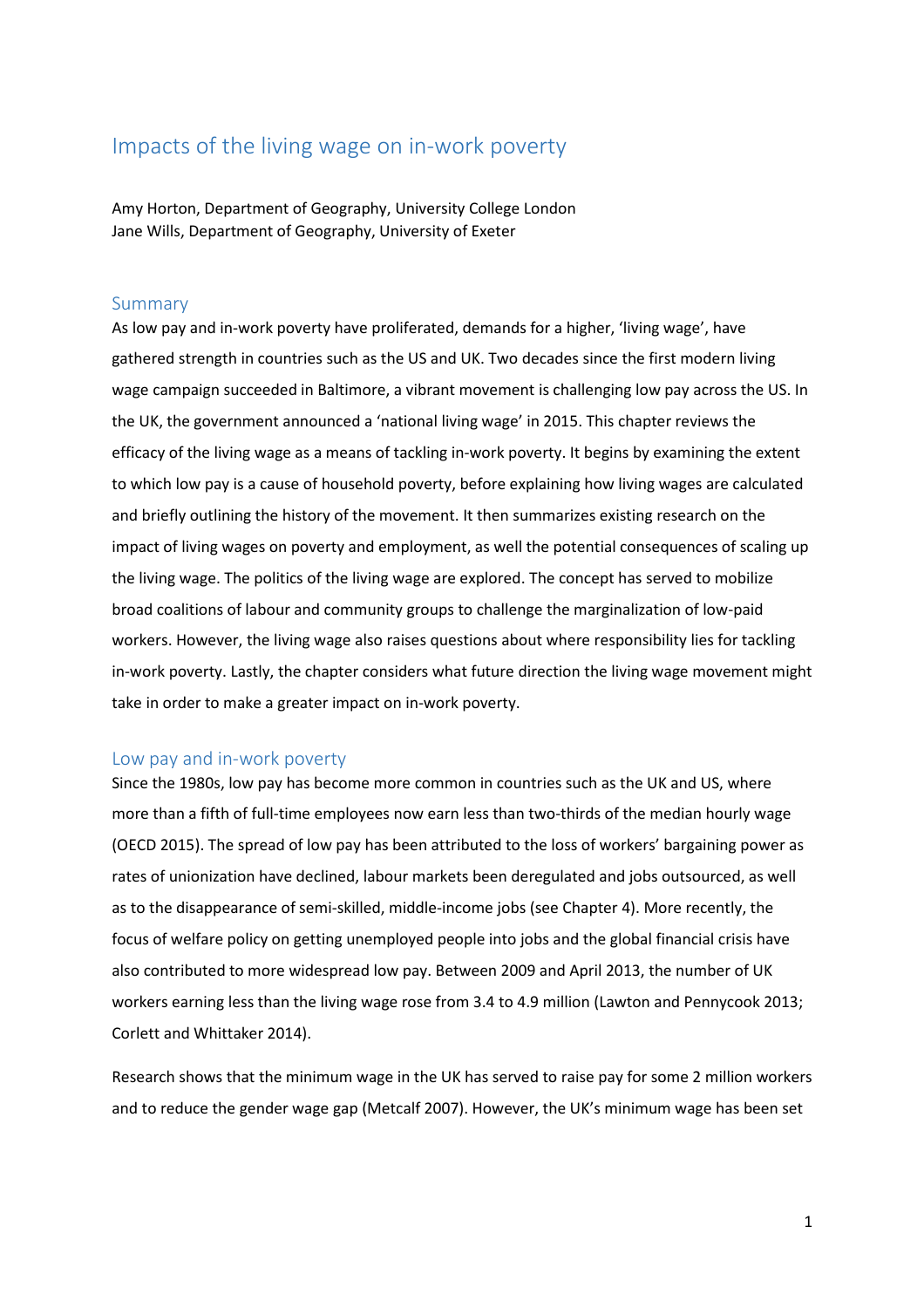too low to address in-work poverty (Marx and Nolan 2012:27).<sup>1</sup> In the three years to 2014, the UK living wage was approximately 20 per cent higher, and the London rate 40 per cent higher, than the national minimum wage (Living Wage Foundation 2014b). The US federal minimum wage is some 25 per cent lower than that in the UK (at US \$7.50 and £6.50 or approximately \$10 per hour, respectively).

Whether an individual worker's low pay translates into household poverty depends on a range of factors including family size, working hours and household income from other workers and social security payments. Only around one in ten low-paid workers lives in a poor household in the UK (Maitre et al. 2012:107). However, low pay increases the *risk* of household poverty tenfold (Lawton and Pennycook 2013:36). Household poverty overlaps more with low pay in the UK than in many other European countries (Bennett 2013:56): almost half of those in poverty now live in households in which all adults are working (MacInnes et al. 2014). Nearly two-thirds of children in poverty are in working households (Belfield et al. 2015).

### Defining a living wage

Leading UK advocates describe the living wage as the hourly rate of pay required to provide workers and their dependents with a "basic but acceptable standard of living" (Citizens UK and Living Wage Foundation 2013:9). In London, municipal economists calculate a 'poverty threshold wage', which is based on 60 per cent of median income and a 'low cost but acceptable' budget, covering essential expenditures. These figures are weighted by the prevalence of different household forms and hours worked (GLA 2014). The living wage is also designed to facilitate "social integration and avoidance of chronic stress for earners and their dependents" (GLA 2014:9) and so a protective margin of 15% is added. For the rest of the UK, since 2011, researchers have calculated a 'minimum income standard' based on public consultation (CRSP 2014), but capped relative to general changes in pay. Both figures are premised on full take-up of social security benefits. Across the US, a variety of municipal and state-level approaches have been adopted. A 'Living Wage Calculator' project also provides geographically-specific recommendations for a 'basic needs budget' and taxes; unlike the calculations in the UK, this does not include public income or housing assistance (MIT 2015).

It is important to note that, without a very extensive 'social wage' or employee benefits, such as health services and childcare provision, the effectiveness of the living wage in ending in-work poverty will be highly uneven according to household circumstances. Single workers, and in particular single parents facing high childcare costs, require a higher income to exit poverty but in

 $1$  Net income from full-time work at the minimum wage rate was below the poverty threshold of 60 per cent of median incomes only in the UK and Spain, among western European countries.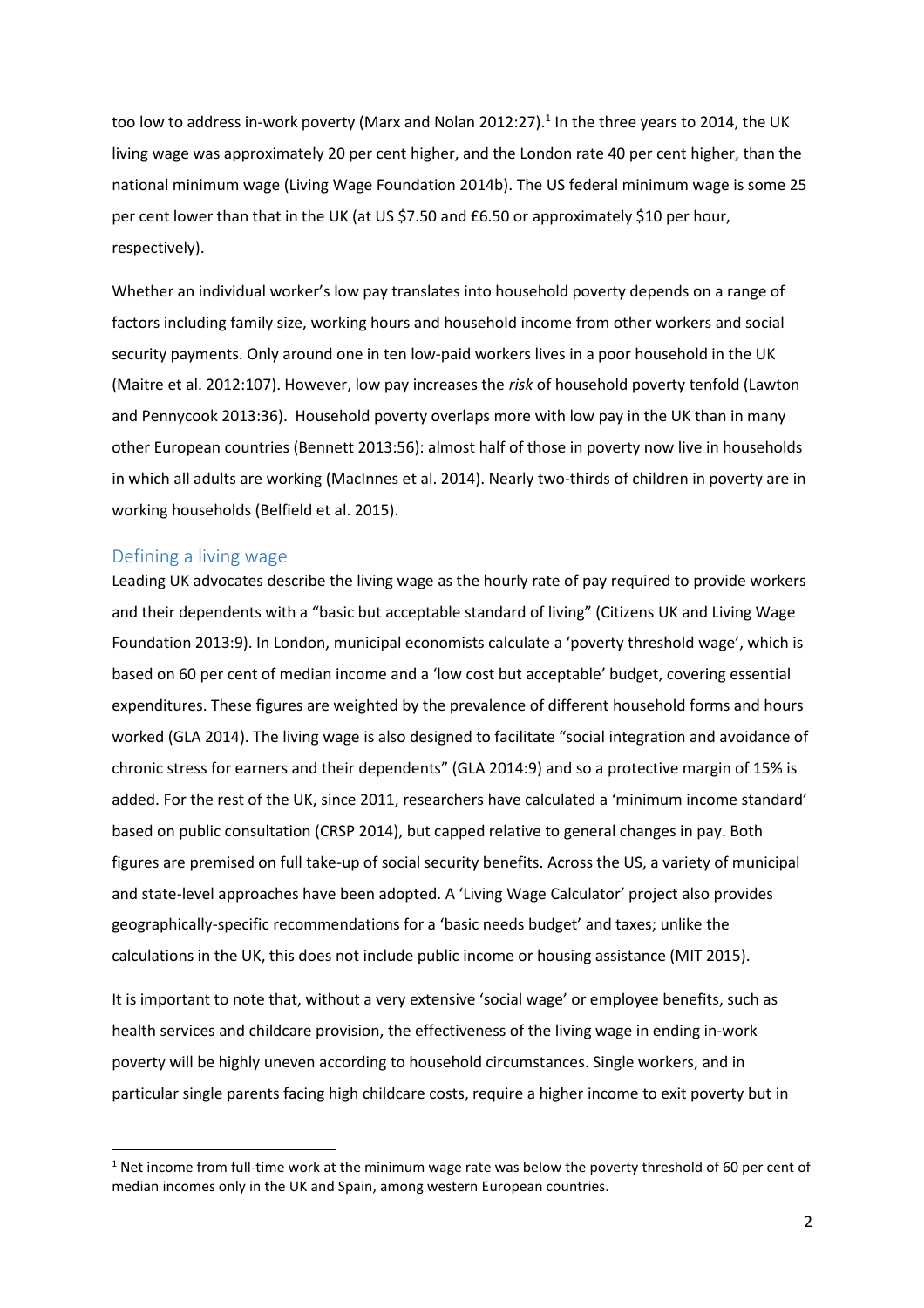the UK are approximately twice as likely to be earning low wages (Hood et al. 2014:148). For example, MIT calculates that a living wage for a single adult in New York State is \$12.75 but \$26.19 for a single parent with one child (MIT 2015).

### Emergence and implementation

The notion of a living wage emerged from the labour movement in Britain in the 1870s, and quickly spread to the United States (Glickman 1997; Wills and Linneker 2012). The idea gained support from some industrialists, suffragists and religious figures (Nield Chew 1894; Oldroyd 1894; Ryan 1906; Stapleford 2008). The movement contributed to the introduction of minimum wages in Britain and the US and influenced public contracting standards (Snowden 1912; Wills and Linneker 2012; Gordon 2014)*.* Demands for the living wage faded after the Second World War in the context of collective bargaining, wage regulation and an expanding welfare state (Wills and Linneker 2012). However, from the 1960s, wage regulations were gradually abolished and the issue of low pay returned to public importance (Deakin and Green 2009; Wills 2009). In the US, the value of the minimum wage fell in real terms from the 1970s as successive governments refused to increase it on the grounds that jobs would be at risk (Gordon 2014). A national minimum wage was first introduced in the UK as late in 1999 (Deakin and Green 2009).

In the early 1990s, a new movement for the living wage began in Baltimore, Maryland. Churches providing social services observed the poverty of a growing number of working people and sought to address the issue through a broad-based network of community groups and a major public sector trade union. Their campaign evolved to demand that all city contractors pay a living wage – enough for a family of four to be above the federal poverty line (Walsh 2000; Fine 2006; Snarr 2011a). In the UK, the first modern campaign did not emerge until the next decade. The East London Communities Organisation, now part of Citizens UK, was concerned that low pay was causing financial problems, as well as forcing people to work long hours that cut into family time and community activities (Church Urban Fund and Church Action on Poverty 2011). Whereas US campaigns have tended to focus on public policy change, British organizations sought to pressure individual employers to adopt the living wage, and they secured their first breakthrough in 2004, signing agreements with Barclays Bank and HSBC.

Over the last two decades, well over 100 local living wage ordinances have been passed in the US (COWS 2013). They apply variously to public contractors and subsidy recipients (e.g. tax reductions, economic development incentives), or whole geographical areas. In the UK, by 2015, the number of accredited living wage employers exceeded 1700, including many councils, universities, parts of the NHS, charities and private companies. In New Zealand, a campaign was launched in 2012 and has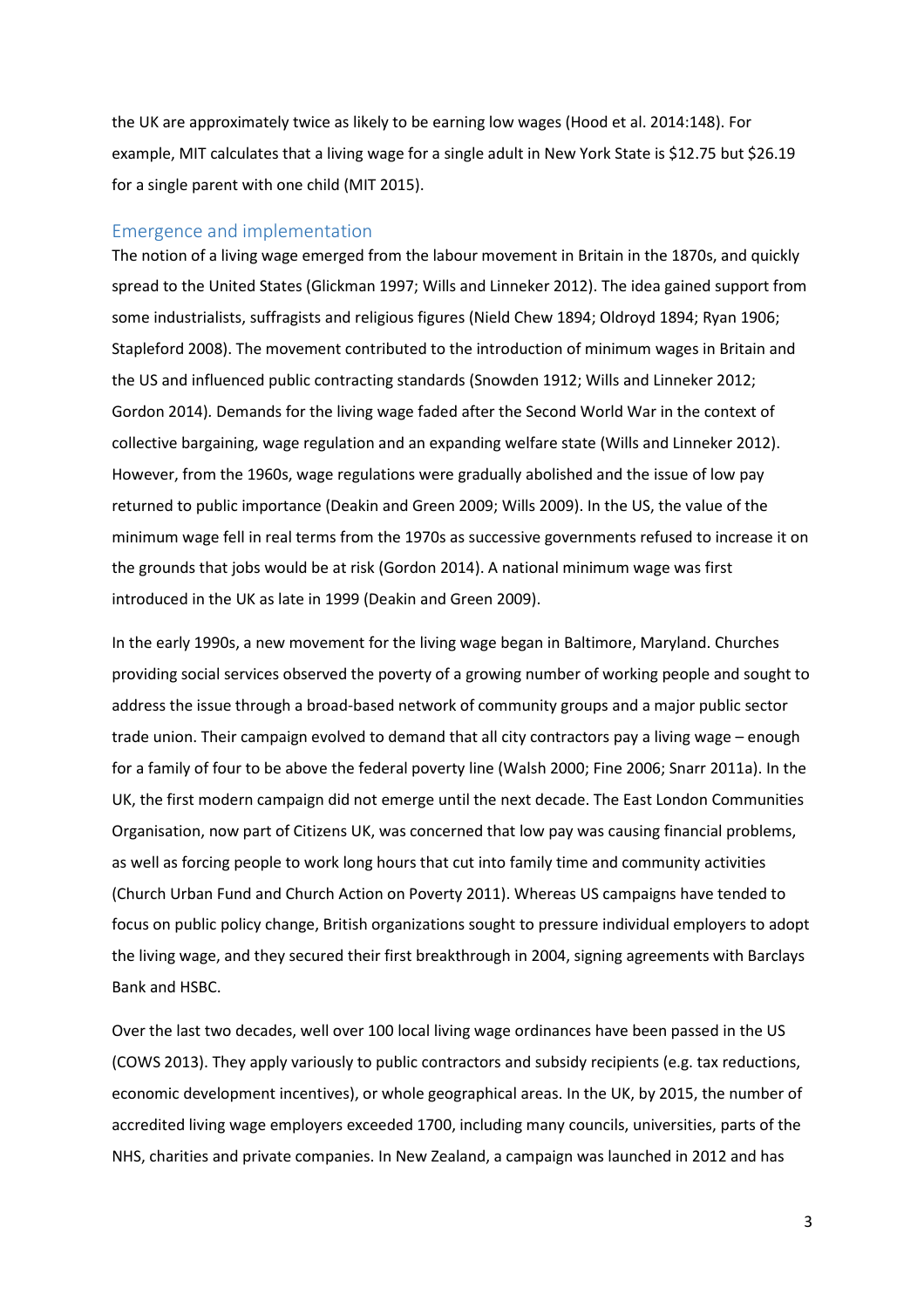since accredited some 40 employers (Living Wage Movement Aotearoa New Zealand 2014). Australian trade unions also calculate a living wage periodically, though the country's relatively high minimum wage means that the rate is far less politically ambitious than in many other locations (Nordlund 1997). In Canada, the living wage is calculated at the level of states (Mackenzie and Stanford 2008).

There have also been efforts to move towards a living wage in global supply chains. Payment of the living wage, or action towards it, is mandated by a number of voluntary initiatives such as the Ethical Trading Initiative and Fairtrade (Ethical Trading Initiative 2014; Fairtrade International 2014). Since 2009, a coalition of labour and other groups have campaigned for the 'Asia Floor Wage', a nationallyadjusted rate of pay designed to halt the 'race to the bottom' in manufacturing. It has been taken up by some retailers, largely in the garment industry (Merk 2010; Wilshaw 2014).

#### Poverty

Relatively little research has examined the impacts of minimum and living wages on poverty, compared to their effects on employment (Reich et al. 2014). Researchers in the US have argued that living wage ordinances may overall produce modest reductions in poverty where they apply to all businesses receiving some form of public assistance, rather than only to public sector contractors (Neumark and Adams 2003). In 2013, Democrats proposed increasing the federal minimum wage from \$7.25 to \$10.10 per hour. Although considerably below the living wage in many places, it was estimated that the measure would reduce the number of people in poverty by an estimated 4.6 million, approximately a fifth of those in working poverty (Dube 2013; Reich et al. 2014). This reduction would be equivalent to almost a tenth of overall poverty among the non-elderly population (-1.7 percentage points from 17.5% baseline), with a greater impact over time (-2.5 percentage points) (Dube 2013:34). In the UK, analysis of the potential gains of raising the minimum wage towards a living wage concluded that most beneficiaries would be in the middle, rather than at the bottom, of the income distribution, since the poorest tend not to be working, while individuals on low pay live in households distributed across the income spectrum. However, as a proportion of income, poorer households would benefit more, because of progressive tax and benefits thresholds, and because the low-paying job is more likely to be their main source of earnings (Hood et al. 2014). Overall, raising the national minimum wage towards the living wage would raise the income of the poorest tenth of households by an estimated 12 per cent (Hood et al. 2014).

Even where employers adopt the hourly living wage, however, many workers' earnings will not be sufficient to avoid poverty. In a survey of approximately 200 workers receiving the London living wage, only a minority (38 per cent) reported financial benefits from its introduction. Those who had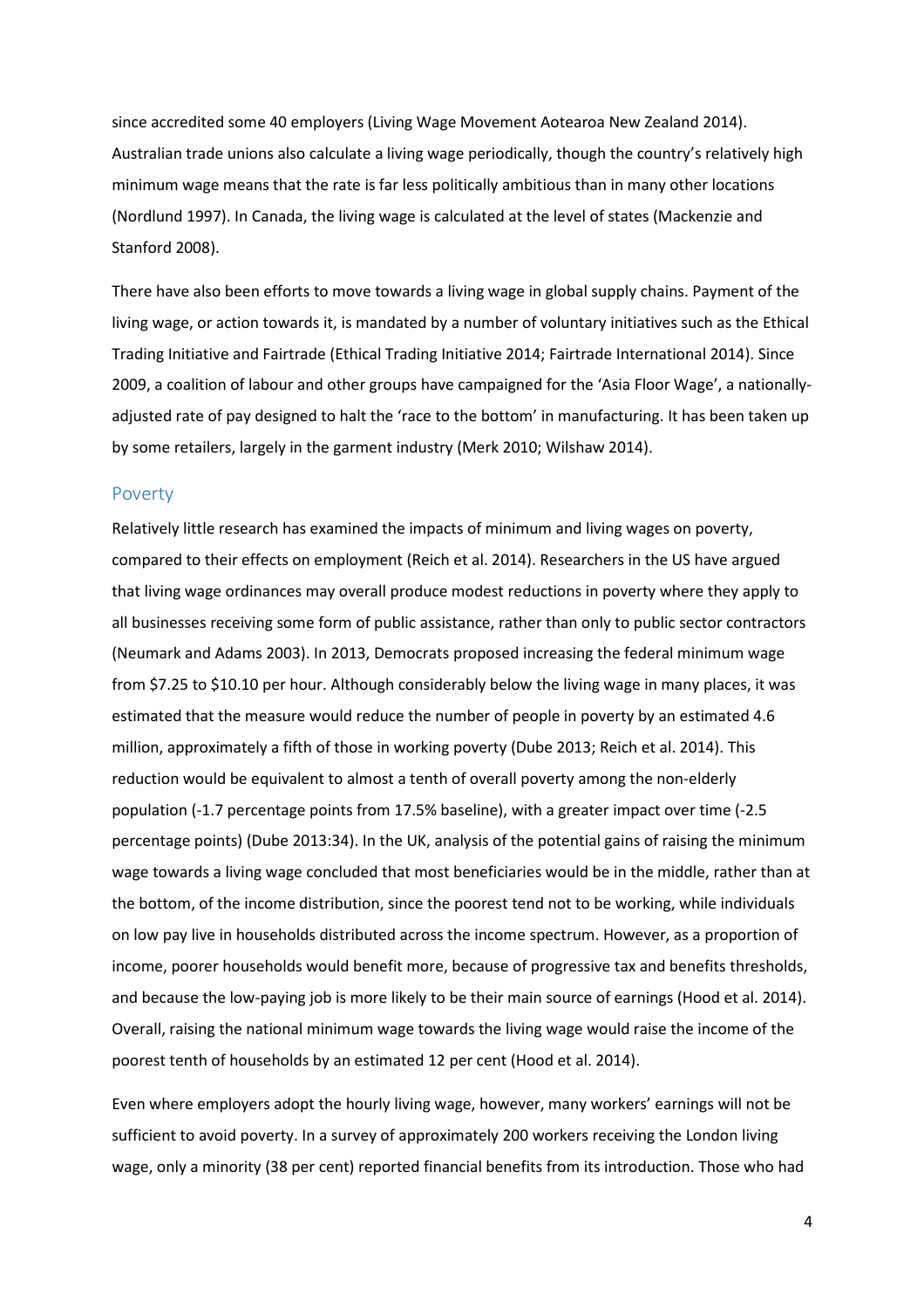a second job – in which they were unlikely to be paid the living wage – were less likely to experience financial benefits (Wills and Linneker 2012; Linneker and Wills 2016). In part this is a reflection of workers being unable to work sufficient hours, either because of other responsibilities, such as childcare, or the unavailability of additional work at the living wage rate.

Voluntary or narrow application of the living wage is unlikely to have a significant direct impact on in-work poverty. However, wider 'spill over' effects may spread beyond those workers directly covered, as employers face greater competition in recruitment, wage norms move upwards, or employers choose to apply the living wage beyond those workers covered by living wage mandates (for example, to those not working on public contracts) (Devinatz 2013). Where employers also raise higher wages to maintain differentials, there may be an additional ripple effect among higher paid workers who may be in impoverished households (Chapman and Thompson 2006). Research on the living wage campaign conducted in the Lower Rio Grande Valley in Texas found that, of every 100 people receiving wage raises due to the implementation of a living wage ordinance, an additional 37 benefited from increased wages due to the ripple or spill-over effects (Osterman 2000). In the US, it has been suggested that a concentration of living wage laws in neighbouring cities may mean that they have greater impacts (Adams and Neumark 2005).

## Employment

In debates about the introduction of a living wage, concerns have often been raised that the higher rate of pay could exacerbate poverty by negatively affecting employment or reducing funds available for non-wage employee benefits. Concerns have also centred on the risk of poor consumers facing higher prices for goods or services from living wage employers. A further risk for households facing poverty could come from the loss of cash transfers if state funds are redirected instead towards paying the living wage in the public sector or its contractors. However, research has found little evidence of such harmful impacts (Brenner 2005; Reich et al. 2005; Chapman and Thompson, 2006). In terms of the growth of employment, living wages appear to have no or small-scale negative effects (Buss and Romeo 2006; Lester 2011:252). A study of firms covered by a living wage law in Boston found that employment grew substantially after implementation (Brenner 2005). Research on minimum wage impacts, however, has found some evidence of small reductions in hours of work (Stewart & Swaffield 2007; Reich et al. 2014).

In many cases, at least some of the costs of paying the living wage can be recouped by employers through higher productivity and savings from reduced staff turnover and absenteeism. Substantial minorities of affected firms in the US have reported improvements in employee performance, effort or morale. For example, after city contractors in Boston were required to pay a living wage from

5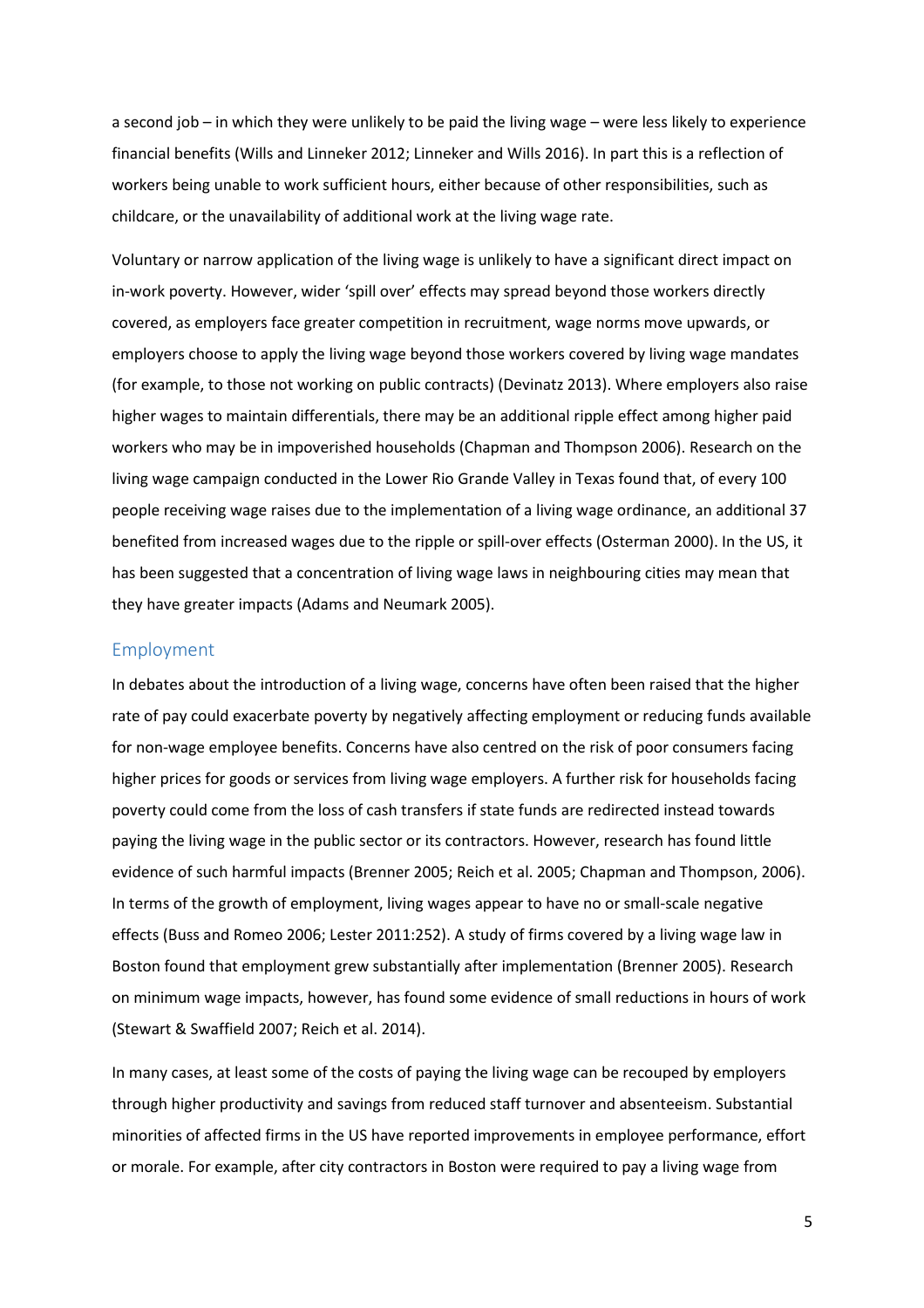1999, a quarter of firms reported increased employee morale and effort (Brenner 2005:77). A largescale example of living wage roll-out occurred at San Francisco airport in 1999, affecting threequarters of non-managerial staff. In this case, as many as 45 per cent of employers said that their level of customer service improved after a living wage was introduced, while problems such as employee grievances, absenteeism and disciplinary issues also declined substantially (Reich et al. 2005:127). In Tucson, Arizona, 22 per cent of contractors reported improved productivity following the passage of a living wage ordinance in 1999 (Grant and Trautner 2004:74). In the UK, the benefits of adopting a living wage appear to have been more widespread: in early research, two-thirds of accredited living wage employers reported higher productivity and five out of six said that it had improved the quality of their staff (GLA Economics 2009).

Almost all studies have found reductions, often dramatic, in rates of employee turnover following living wage implementation, although in low-paying jobs requiring limited training, this typically only offsets a minority of the additional living wage costs (Brenner 2005; Fairris 2005; Howes 2005; Reich et al. 2005; Wills and Linneker 2012; Linneker and Wills 2016). Some employers have absorbed costs through lower margins (Brenner and Luce 2005; Wills and Linneker 2012; Linneker and Wills 2016). In many cases, public sector bodies have limited the impact on their budgets by requiring contractors to shoulder some of the higher wage costs, while also meeting specified levels of service quality or staffing (Chapman and Thompson 2006; Linneker and Wills 2016). These responses appear to be more common than passing on costs to consumers through higher prices (Brenner and Luce 2005). Overall, the costs to employers of living wage implementation have tended to be relatively small, equivalent to approximately 1-2 per cent of total operating costs (Pollin and Luce 1998; Chapman and Thompson 2006; Devinatz 2013). Where they are passed on to clients, the additional costs generally tend to be low compared to the total costs of the service (Reich et al. 2005).

However, there is some evidence that the introduction of the living wage can lead to the substitution of existing workers in ways that could entrench the poverty of groups that are least skilled or those that face discrimination. Where substitution has been detected by US case studies, it has been found that living wage jobs might be more likely to go to more highly trained or skilled workers (Adams and Neumark 2005; Reich et al. 2005; Fairris and Fernandez Bujanda 2008), men (Reich et al. 2005; Fairris and Fernandez Bujanda 2008), workers who have earned more previously, or particular ethnic groups (Fairris and Fernandez Bujanda 2008). The latter researchers estimated that more than a quarter of wage gains from Los Angeles' living wage ordinance were dissipated as existing workers were replaced. A UK study suggests that substitution of workers along racial and educational lines may be more acute here (Linneker and Wills 2016). These shifts likely reflect the impact of increased wage rates on labour supply (Akerlof and Yellen 1986; Arrowsmith et al. 2003;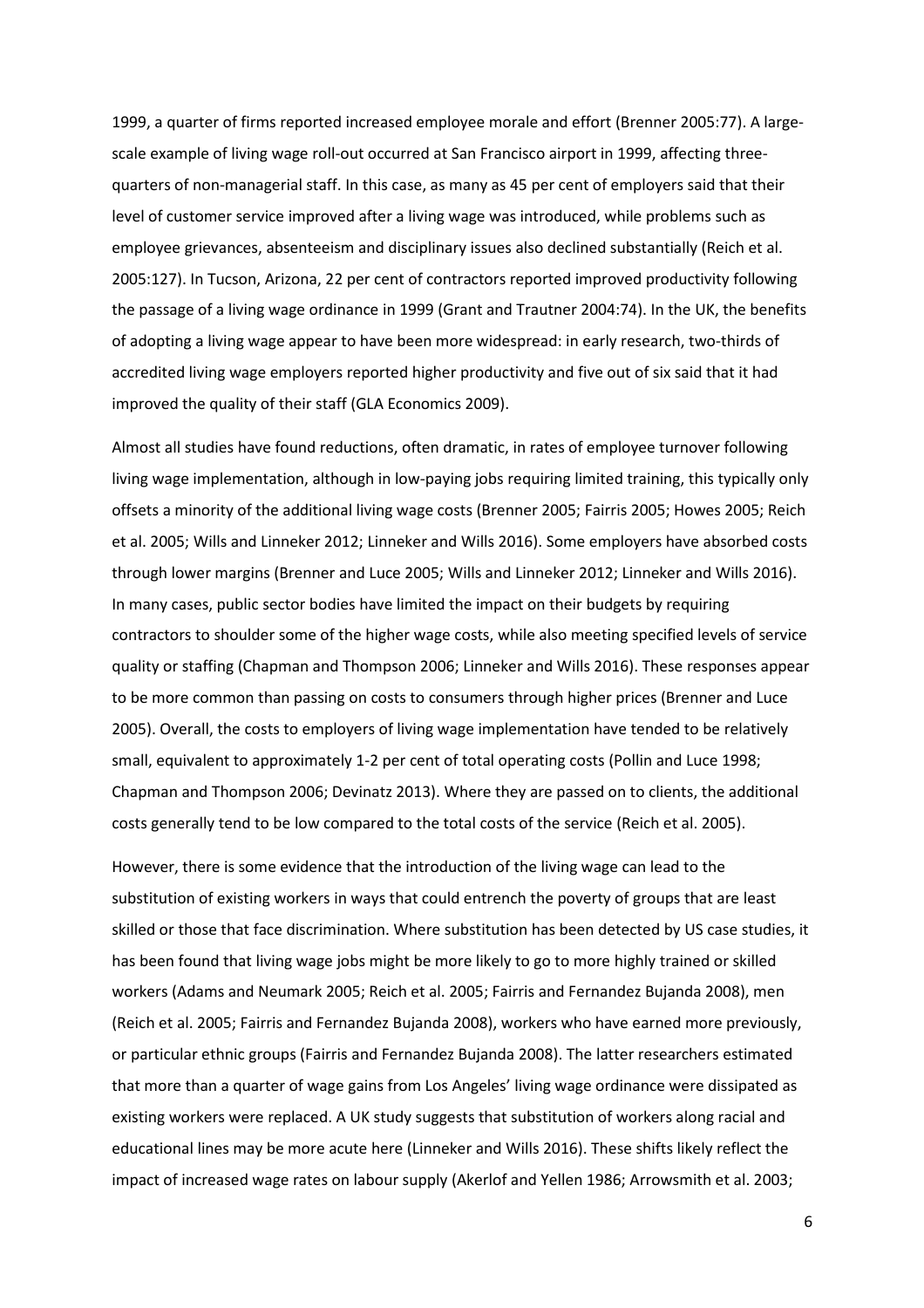Manning 2003). Such dynamics illustrate the need for improved training for the least skilled, action to tackle discrimination, and the creation of more 'good jobs' to reduce competition for work.

The absence of significant effects on employment may reflect the limited application of the living wage (Freeman 2005). In the UK, the estimated 35,000 employees whose pay has risen as a result of the living wage are far outnumbered by the 5.2 million workers on low pay (Corlett and Whittaker 2014; Wills 2014). In the major low-paying sectors, such as retail and hospitality – which together account for a third of low pay (Hood et al. 2014) – living wage jobs remain exceptional. Voluntary uptake has overwhelmingly been by employers with a small proportion of low-paid workers: only around one in ten employees in accredited workplaces are paid the living wage as opposed to a higher rate (authors' calculations using Living Wage Foundation data). In the US, it is estimated that in most cases, living wage laws only affect 2-3 percent of the lowest tenth of earners (Holzer 2008:2).

# Scaling up the living wage

There is an increasingly lively policy debate about the costs and benefits of scaling up the living wage, fuelled by widening implementation and the growing movement. For example, in the UK, some local government bodies require payment of the living wage by contractors of services including social care. A small number of retailers, such as Ikea, have become accredited living wage employers. In mid-2015, the UK government announced the phased implementation a 'national living wage', which although lower than the independently calculated rates, will see a universal uprating of the minimum wage towards 60 per cent of median earnings by 2020. In the US, campaigns for a significantly higher minimum wage have succeeded in numerous places and some sectors. The most visible mobilization has been the 'Fight for \$15' movement, which emerged from New York fast food workers in 2011 to become a national campaign backed by the Service Employees International Union. Although the \$15 target hourly wage rate has not been calculated as a living wage, it represents a significant increase, and is more than double the federal minimum wage for the US. In 2014, Seattle and San Francisco adopted a \$15 hourly minimum wage, and in 2015, the New York state wage board recommended that fast food workers be paid at least \$15 per hour (Office of Labor Standards Enforcement - City and County of San Francisco 2014; Seattle Office of the Mayor 2014; Zerba and McGeehan 2015).

Links between local groups calling for the living wage have been strengthening, not only across the US in the Fight for \$15, but also more widely. Luce (2011) called for more international solidarity between campaigners to scale up the living wage, and there are signs that it is developing rapidly. For example, in 2015, a delegation of US trade unionists from the fast food industry visited the UK,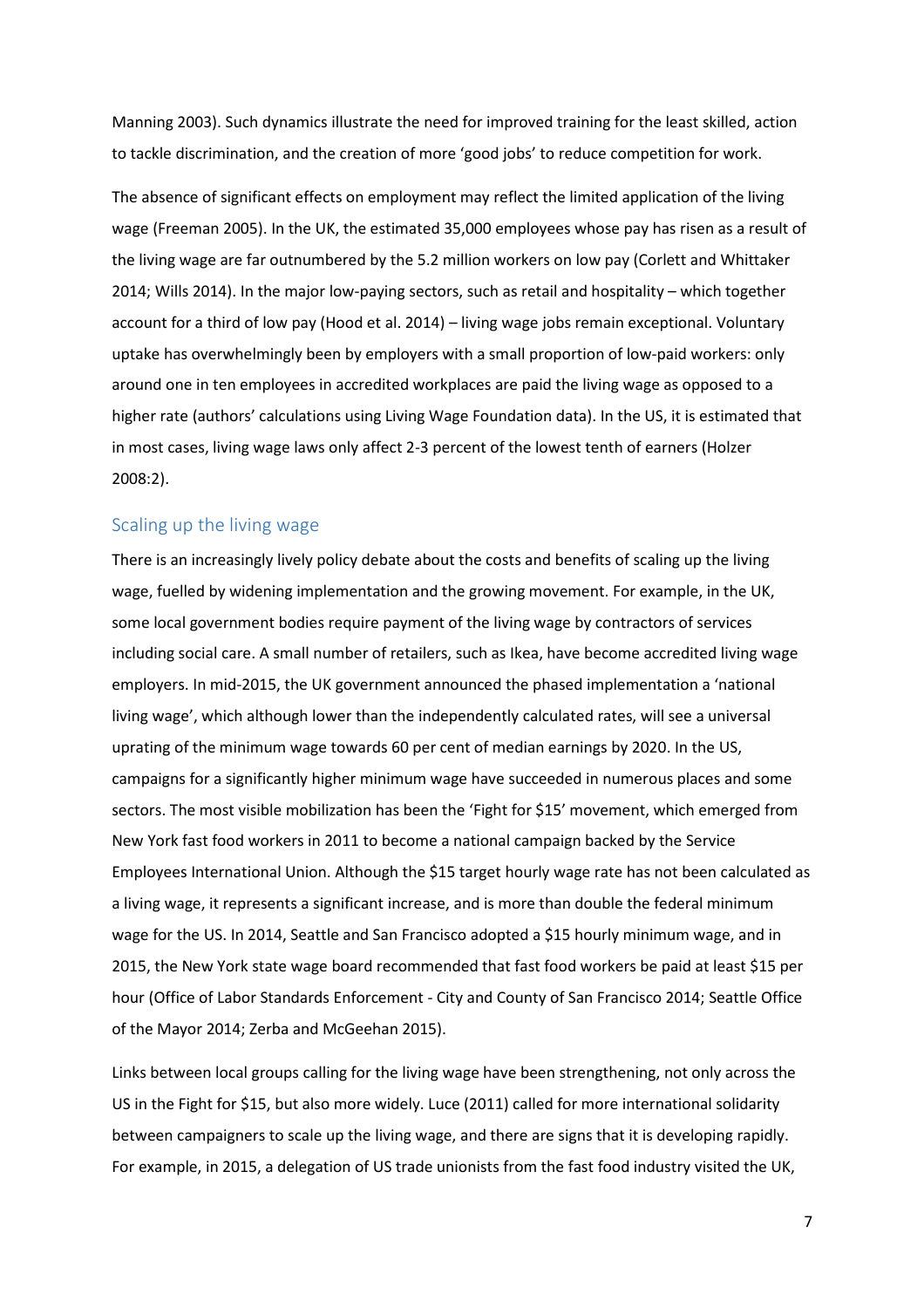France, Argentina, Brazil, Japan, Denmark and the Philippines to help build a global alliance, which coordinated a day of action in 33 countries (Neate 2014). Advocates have also sought to expand the geographical scope of the living wage through regional or 'zonal' approaches (Pastor 2001; Wills 2008a), which aim to create a 'cluster' of better paid jobs that will set new standards of work (Ciscel 2000). Some campaigns have strategically targeted strategically multinational firms that employ large numbers of workers on low wages, such as major cleaning companies (Wills 2008b).

Various analysts have attempted to quantify the impacts of a mandatory living wage, although not directly on poverty. In 2014, the independent Living Wage Commission in the UK recommended that the government help to scale up the living wage by promoting it to employers and ensuring that all directly employed public sector workers received the rate, but stopped short of calling for a statutory living wage because of concerns about impacts on low-paying sectors and small and medium enterprises (Living Wage Commission 2014). One study estimated that introducing a statutory living wage at the independently calculated rates could reduce employment by 0.5 percentage points in the UK, but the authors caution that this does not represent a prediction since it does not take into account mitigating factors such as increased productivity or wage-led demand (Riley 2013). Other research, which attempted to account for these factors, suggested that a universal living wage could lead to a net *gain* in employment, with some low-wage sectors shrinking but others more than compensating (Reed 2013). In this way, the living wage could serve to shift the balance of employment away from low-paying industries such as retail and hospitality, in which paying the living wage would increase the wage bill by between 4.7 and 6.2 per cent respectively (Pennycook 2012:32). Evidence from the UK minimum wage, introduced in 1999, suggests that it has had little net impact on employment, in part thanks to higher wages making it easier to fill job vacancies (Metcalf 2007). However, in the US, it has been observed that, although \$15 per hour is below a living wage in many large cities, it exceeds the median wage in eight states, where employment effects would likely be significant (Rampell 2015). Such variations indicate the importance of setting rates that reflect local economic conditions, but arguably it is the common goal that has lent the Fight for \$15 much of its momentum.

Implementation of a national living wage could generate an overall increase in public resources, which could be used to tackle poverty. Several studies based on the independently calculated UK living wage rates predict a significant net gain in public revenue thanks to increased taxation and social security contributions, and reduced benefit and tax credit payments.<sup>2</sup> Estimates of savings have varied between £1.9 billion and £3.6 billion (Lawton and Pennycook 2013; KPMG 2015). There

<sup>&</sup>lt;sup>2</sup> Estimates range between £1.9 billion (KPMG 2015:7) and £3.6bn (Lawton and Pennycook 2013:5).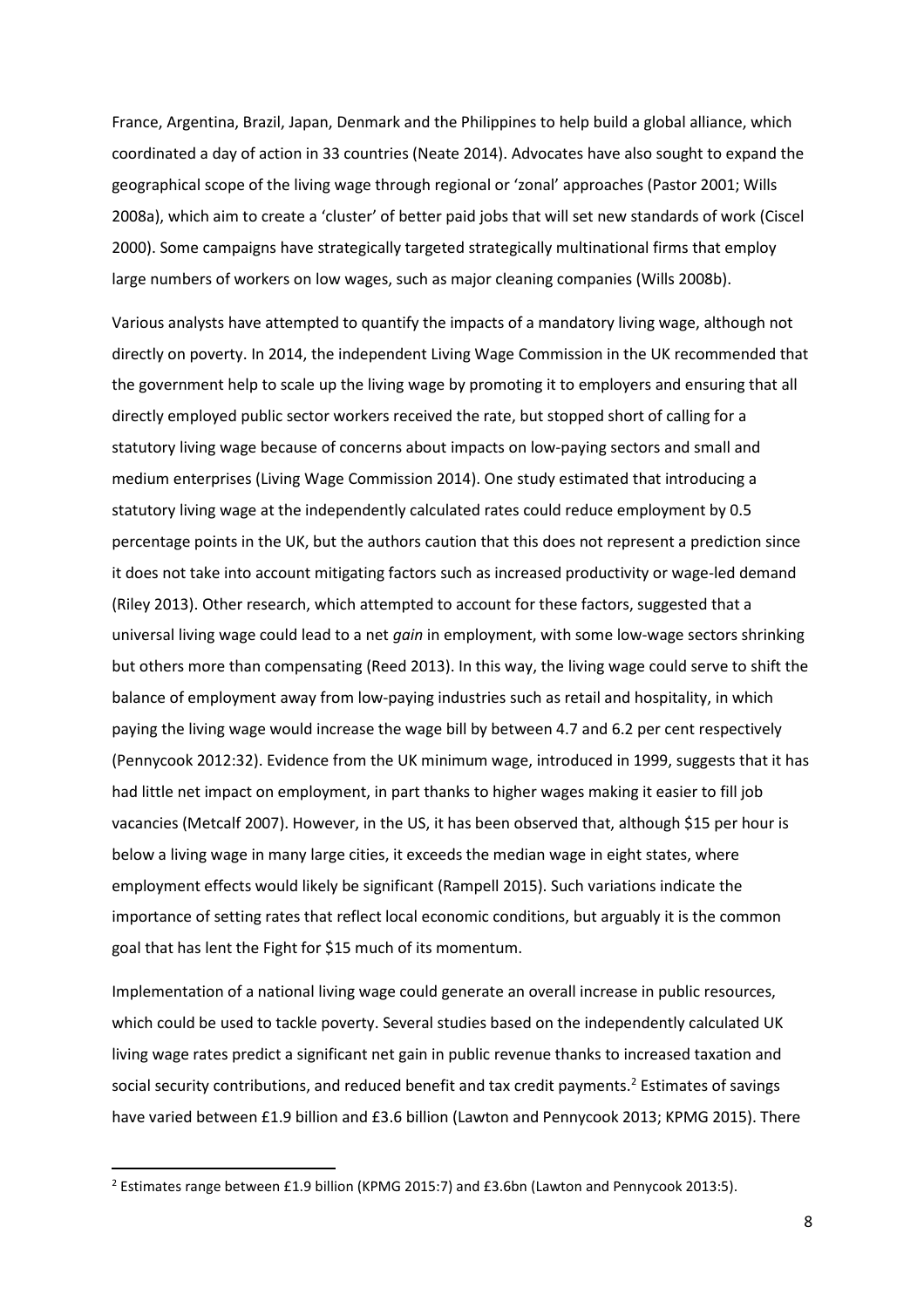may be additional savings from improved employee health and wellbeing, which was found to be higher in among workers for London Living Wage employers than in comparator companies (Flint et al. 2014). However, an independent government body estimates that the (lower) 'national living wage' to be implemented in the UK by 2020 could lead to an increase in unemployment of 0.2 percentage points, equivalent to 60,000 jobs, and a smaller – though still significant – net gain in public revenues than that forecast by previous studies (Office for Budget Responsibility 2015).

#### Political gains

While the direct effects of the living wage on in-work poverty have so far been modest, the movement has had a significant political impact: "at a time when powerful forces are bearing down on wages at the bottom end of the labour market, living wages are a rare example of countervailing pressure; a rallying cry against low pay that has harnessed the power of social norms to reframe perspectives and deliver tangible gains for thousands of low-paid workers" (Lawton and Pennycook 2013:4). Campaigns for the living wage have contributed to greater debate about in-work poverty, the costs of low pay to wider society, and economic inequality.

Indeed, the geography of living wage implementation to date indicates that it should be understood primarily as a political phenomenon rather than corresponding directly to patterns of low pay and inwork poverty. US research has indicated that living wage laws are more likely to be passed in places with high rates of poverty (Martin 2006), but also that their geography is heavily influenced by local political conditions, such as higher rates of liberal voting or unionization, or the presence of community-based organizations and wider alliances (Martin 2001; Swarts and Vasi 2011). In the UK, 60 per cent of workers who have benefited from a living wage pay increase were based in London (Wills 2014), despite the higher incidence of low pay in other regions (although the disparity is less striking when considering local living wage rates that reflect the higher cost of living in the capital) (Corlett and Whittaker 2014). People living in the north of England, Wales or Northern Ireland, are approximately 1.5 times as likely to have low hourly pay as those in the south east of England (Hood et al. 2014). In part this geography of the living wage may reflect employers' recognition of the higher cost of living in London (Bennett and Lister 2010) or the presence of large employers with relatively few low-paid workers, for whom the living wage is an affordable means of improving their business reputation. But it is also likely the result of the concentration of campaigning in the capital, reflected in the establishment of the process for calculating the London living wage by municipal economists in 2005, whereas a standard rate for the rest of the country has only been set since 2011.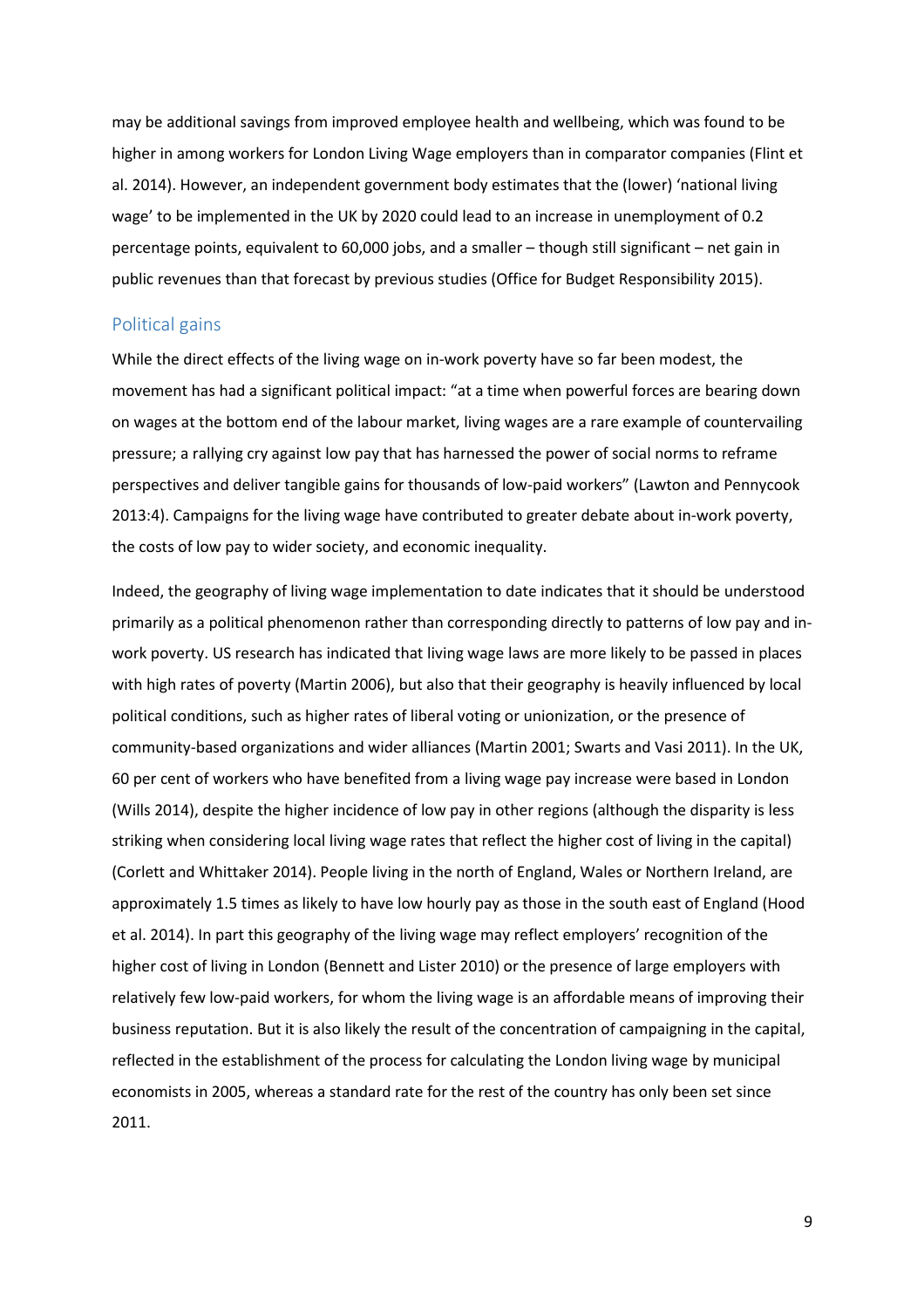Policy analysts have observed that, rather than focusing on wages, in-work poverty may be more effectively tackled by the state or employers providing targeted support to households with greater needs, for example through family tax credits or childcare provision (Bennett 2013; Dube 2013); they have further argued that the stigmatization of 'dependence' on such support should be challenged. However, in many cases the living wage calculation takes these other sources of income into account. Low pay is thus understood as, in many cases, contingent on employers' decisions, not simply an economic inevitability accurately reflecting the low value of particular workers' labour. For example, Louise Marie Rantzau, a Danish fast food worker who in 2014 travelled to New York to take part in solidarity action, wrote, "I work for McDonald's in Denmark, where an agreement between our union and the company guarantees that workers older than 18 are paid at least \$21 an hour. Employees younger than 18 make at least \$15 — meaning teenagers working at McDonald's in Denmark make more than two times what many adults in America earn working at the Golden Arches. To anyone who says that fast-food jobs can't be good jobs, I would answer that mine isn't bad" (Rantzau 2014). For many workers and their allies, this is a matter of justice and respect. In New York, the fast food activists demonstrated with placards quoting Mahatma Gandhi: "Poverty is the worst form of violence." The importance of such an approach is supported by empirical studies showing that low earners' preference is to raise their incomes through higher earnings, rather than in-work benefits, which research suggests do not alleviate their sense of being undervalued (Dean and Mitchell 2011; Lawton and Pennycook 2013). Such considerations may help to explain why workers employed by living wage employers have been found to have significantly higher levels of psychological wellbeing than those in non-living wage workplaces (Flint et al. 2014)

The simplicity and resonance of the living wage concept has mobilized broad alliances of labour, faith and community organizations (Nissen 2000). Broad-based alliances for the living wage have facilitated gains for workers where traditional union tactics have been undermined by factors such as high labour turnover and the loss of a meaningful bargaining partner through sub-contracting. Groups of unconventional allies have been able to use their profile to gain media attention and apply pressure to the 'ultimate employers' of sub-contracted workers, for example, a university or bank whose buildings were cleaned by people paid less than the living wage (Holgate and Wills 2007; Wills 2008b). In some cases, campaigners have highlighted the apparent clash between the core purposes of the main employer and the wage rates and conditions being offered to the sub-contracted workers on site. As an example, during 2004, the campaign at the Homerton Hospital in east London exposed the fact that domestic cleaning staff were not given paid sick leave and tended to come into work when unwell. This increased the risk of disease spreading to already sick patients in the hospital, undermining the core goals of the hospital trust (Wills, 2008b). The participation of faith

10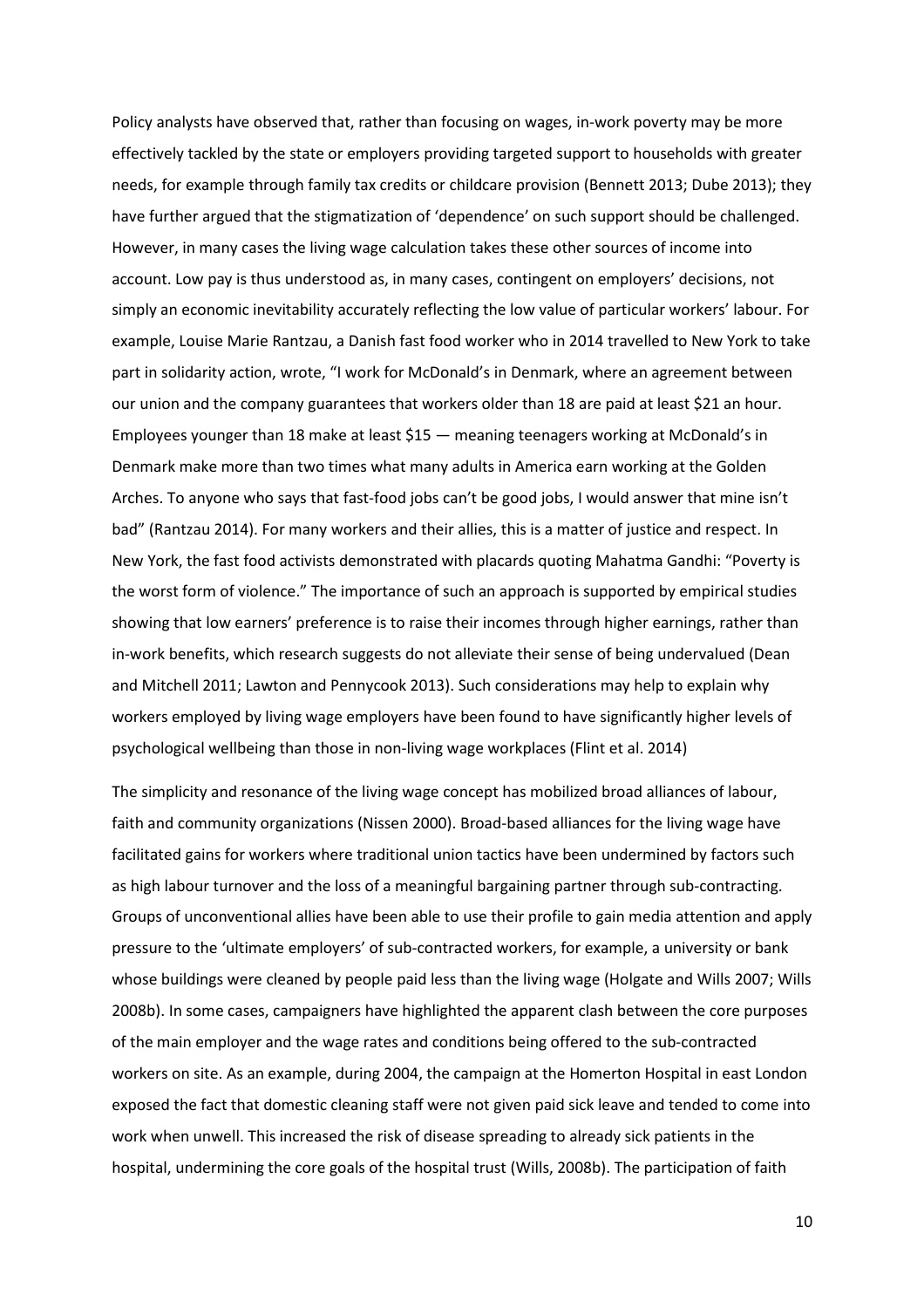groups in particular has lent many campaigns moral urgency that has contributed to their success (Wills et al. 2009; Snarr 2011b). Some campaigns have also created alliances between different groups of workers, bridging divides in skill, class and ethnicity that can often undermine unity at work (Brenner and Luce 2005).

The living wage movement has helped to raise public awareness of low wages and in-work poverty, and reframed the issues as questions of justice that are relevant to wider society (Reynolds 2001; Brenner and Luce 2005; Wills 2008a). By pointing out how low wages force workers to seek long hours, and so reduce the time they can spend with their families or engage in community activities, campaigners have presented the living wage as positive for the social fabric. For instance, the vicechair in the early days of the London living wage campaign, Deborah Littman, described how "People from faith, community and labour organisations came together to ask what was happening to their families … they had less time to spend with their families, churches and community centres were empty, and people were struggling to make ends meet. Low pay was identified as the cause for all these different problems" (Church Urban Fund and Church Action on Poverty, 2011). This discourse could be seen as reflecting a multi-dimensional understanding of poverty that takes into account non-economic factors such as citizenship, social exclusion and emotions like shame.

The living wage has often provided a useful concept for generating sympathy among the wider public towards low-paid workers, helping to challenge their marginalization (Pastor 2001, Brenner and Luce 2005). In the UK, calls for the living wage have attracted broad support from the general public, the major political parties and trade unions (Eaton 2013; Reed 2013). Although many campaigns have been narrowly focused on the living wage and not necessarily addressed wider causes of in-work poverty (Reynolds 2001; Luce 2011), the movement as a whole has catalyzed a shift in political discourse around low pay (Reynolds 2001; Levin-Waldman 2005; Wills 2009). It has achieved significant policy impacts, evident in the UK government's announcement in 2015 of a national living wage; the accreditation of all local councils in Scotland as living wage employers and a significant proportion of those in England (GMB 2013); and planned increases in the minimum wage in approximately half of all US states (Economic Policy Institute 2015). Strategic and broad-based action by living wage advocates appears to be crucial in maximizing the impact of living wage campaigns. For example, in Los Angeles, the living wage ordinance was one piece in a series of legislation passed on labour rights, backed by over 100 organizations with significant mobilization of workers and the public. It helped to produce a new faith-based support network for workers, Clergy and Laity United for Economic Justice, and a 'social movement organization' to conduct research and organizing, the Los Angeles Alliance for a New Economy (Pastor, 2001).

11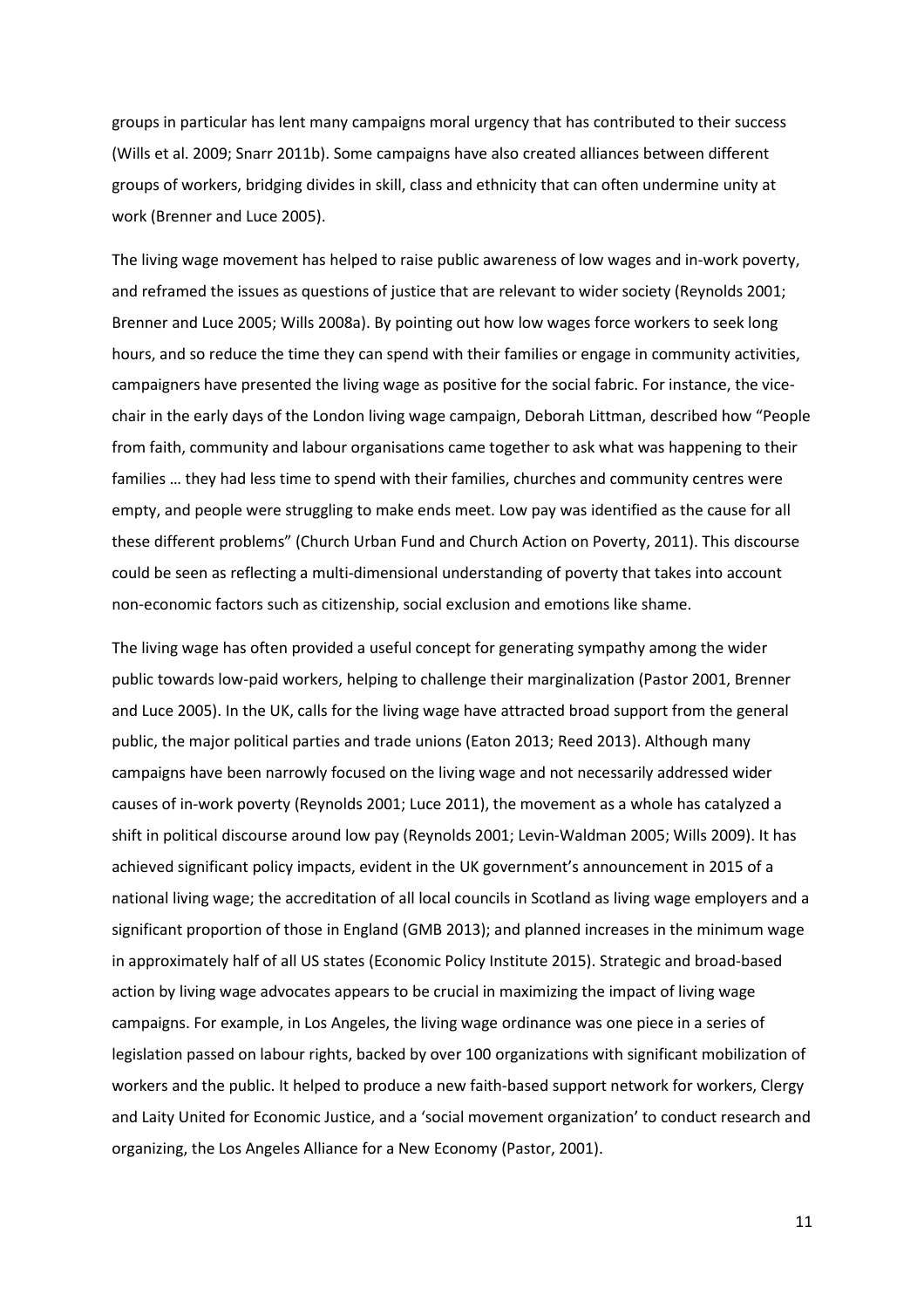In some cases, living wage campaigns have facilitated the unionization of low-paid workers, representing small-scale reversals of a key cause of growing pay disparities. Provisions protecting the right to organize have been included in living wage ordinances in places including Santa Cruz, Los Angeles and Berkeley, California (Luce 2005:425). Some living wage mobilizations have served to build workers' confidence and willingness to be active in unions (Luce 2004; Sokol et al. 2006; Wills 2008a), as well as challenging negative perceptions of unions as defenders of special interests (Luce 2004). For example, living wage campaigns have been accompanied by successful unionization efforts in Chicago, Berkeley and San Jose (California), and Tucson, Arizona (Luce 2004). A number of campaigns have also provided an experimentation ground for organizing workers in geographically dispersed and often temporary jobs. For example, in Baltimore, workers were able to join the Solidarity Sponsoring Committee, where membership was not linked to a particular workplace, and this organization went on to play an active role in enforcing the living wage (Walsh 2000; Fine 2006). Although only a minority of campaigns have been worker-led or accompanied by large-scale unionization, these examples indicate that the living wage can serve as a platform for organizing workers and their allies around a wider set of demands.

### Political risks

However, it is important to recognize that the concept of the living wage also carries political risks that could ultimately reinforce in-work poverty. In many cases, the living wage has been applied in a 'top-down' manner without the involvement of organized workers (Reynolds 2001). Although this can still help to raise pay for marginalized workers who have struggled to unionize or assert their claims, adoption of the living wage in this way may be geared towards benefiting the employer's reputation while doing little to shift the balance of power. Where the living wage is implemented without organizing labour, enforcement of its payment may be weak (Fairris and Reich 2005). Such an approach also risks leaving workers with little capacity to resist employer efforts to recoup costs by intensifying work or cutting other costs such as hours and benefits (Linneker and Wills 2016). In global supply chains, there is a risk of employers capturing higher payments made by downstream firms that are intended to fund higher wages. Indeed where few other living wage jobs are available, employees may become further dependent on their employer. Furthermore, applying a general, technical wage calculation does not help to build workers' capacity to negotiate wage rates that respond to particular local or workforce conditions. As occurred with the minimum wage, the living wage may become a wage 'ceiling' rather than 'floor'; in the UK, as many as 7 per cent of workers are expected to earn the 'national living wage' by 2020, according to official forecasts (D'Arcy and Kelly 2015). Historically, some trade unions have therefore opposed the living wage and some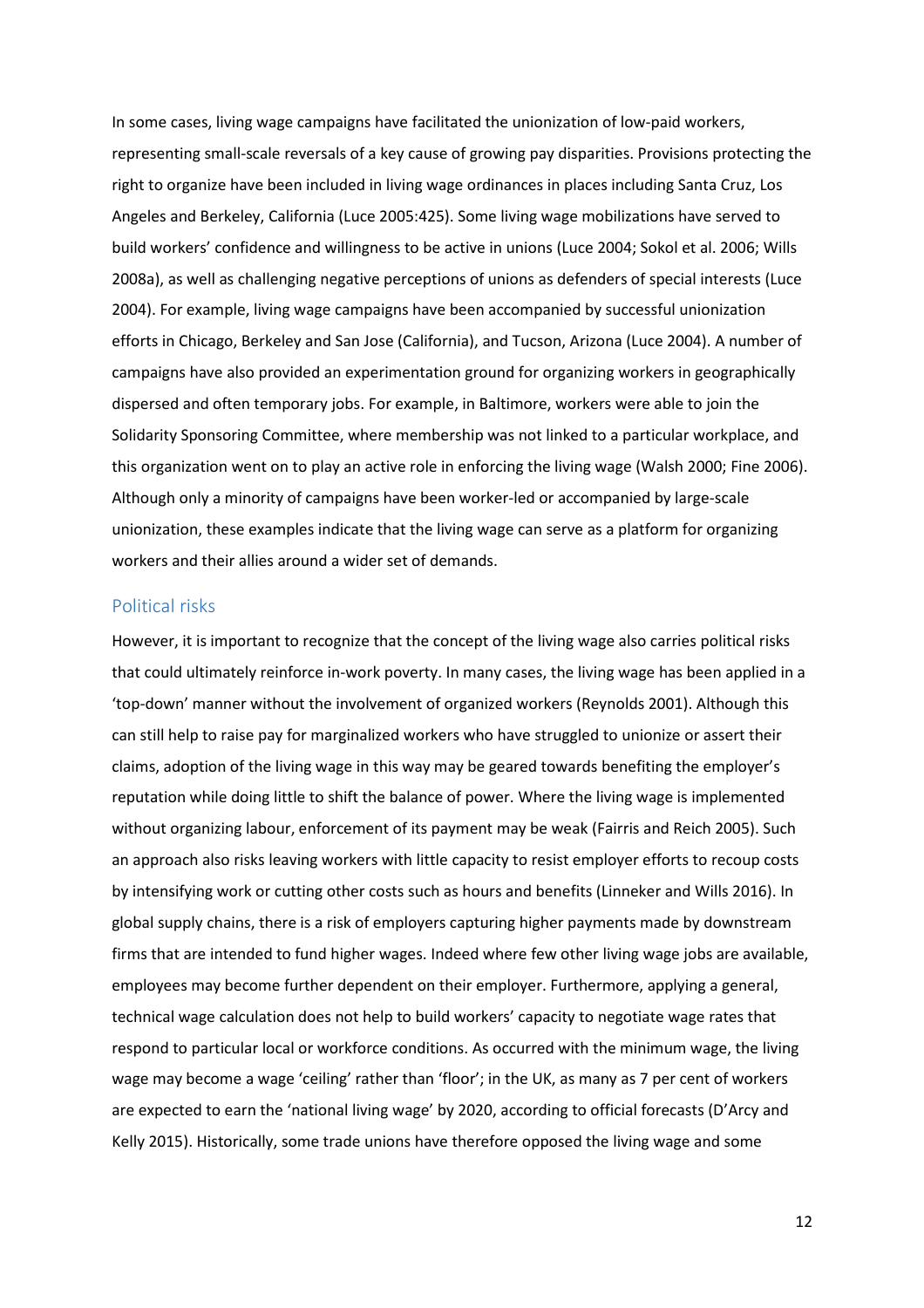current institutions aiming to raise wages, such as the Ethical Trading Initiative (Bennett and Lister 2010) also prefer an approach based on collective bargaining.

The living wage is often presented as enabling workers and their families to live independently of state support, although some living wage calculations, such as those in the UK do assume full takeup of benefit entitlements (Bennett 2013). This may be an attractive prospect given the vulnerability of such payments to changes of government policy and their exclusion of many low earners who are non-citizens. However, it also suggests that responsibility for avoiding poverty lies with individual earners and their employers via the wage relation, rather than the state or other collective actors. This risks undermining political support for social security and services that can respond to particular household needs – for example those including children or people with disabilities – in ways that wages cannot, and it therefore tends to leave a significant residue of in-work poverty (Bennett and Lister 2010). Similarly, rather than calling on employers to reallocate resources to higher pay, demands could focus on more targeted support, such as better pay for parental leave (Bennett and Lister 2010). The absence of such provision is likely to have particularly severe impacts for women given the unequal distribution of low pay and caring responsibilities (Bennett 2013). Indeed, the shift towards a 'national living wage' in the UK is being accompanied by cuts to tax credits for low-income workers and families with children, which overall will leave many households worse off (D'Arcy and Kelly 2015). Employers are also being compensated by reduced corporation tax rates and social security contributions, as part of a project to reduce the redistributive role of the state. Furthermore, unless integrated carefully with tax and benefit systems, high rates of effective marginal tax or sharp benefit withdrawal thresholds may also limit the benefits of higher wages for low earners.

## Where next for the living wage?

Although the living wage focuses on low pay, the movement's politicization of earnings has highlighted the imbalance of power that has contributed to the expansion of in-work poverty in certain countries, at the same time as top earnings have risen sharply (Piketty 2014). High pay has been understood as contributing to in-work poverty by generating demand for low-paying services and for assets such as property, which may push up the cost of living (Sassen 1991; Wills et al; 2010; Green and Shaheen 2014). The political influence of high earners on wage regulations and norms may also play a part (Hacker and Pierson 2011). The living wage may therefore provide a foundation for tackling inequalities. Indeed, when the minimum wage was first introduced in the US in 1938 following demands for a wage floor, it was part of the New Deal, which targeted not only low pay, but also upper extremes. The minimum wage was accompanied by high taxes on large incomes, disclosure requirements for executive salaries in large corporations, and refusal of public finance and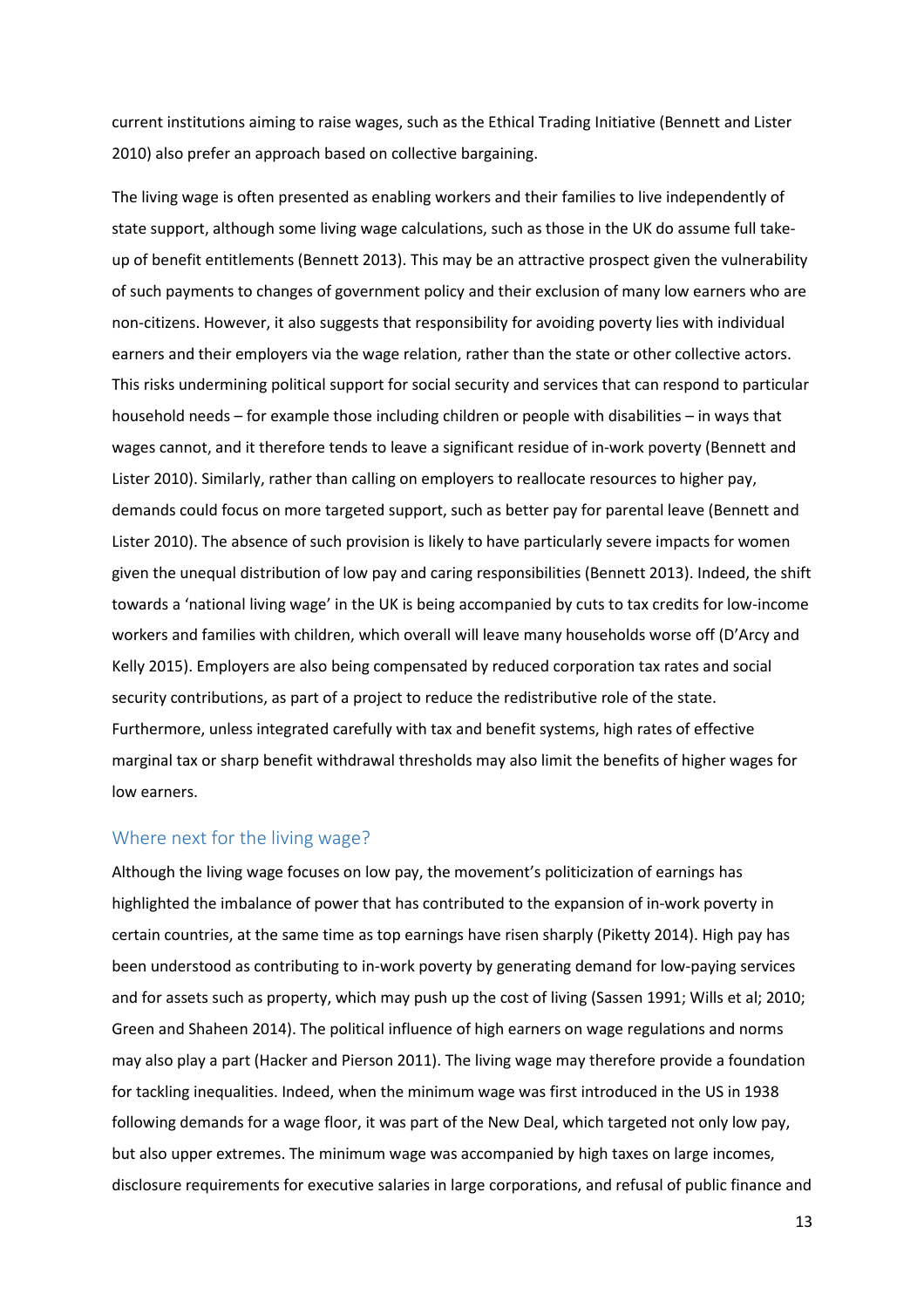contracts to companies deemed to be paying excessive wages to senior employees (Washington 1941).

Low pay and in-work poverty disproportionately affect particular groups, and while the living wage can benefit them directly, it may not address the underlying causes of their economic marginality. Critics of the living wage concept have argued that it fails to challenge the under-valuing of female or ethnic minority workers, or forms of labour such as care (Bennett 2013). In the UK, women are much more likely than men to be paid less than the living wage (27% compared to 16%) (Living Wage Foundation 2014a); this disparity is high by international standards and persists even controlling for characteristics such as education and age (Lawton and Pennycook 2013; Hood et al. 2014). In addition, part-time workers, who are far more likely to be women, suffer a higher pay penalty in the UK than do their counterparts in other advanced economies (Manning and Petrongolo 2004). They are more than three times as likely to be on low pay compared to those working full time (43% compared to 13%) (Corlett and Whittaker 2014). In London, only 13% of full-time employees in London earn less than the London Living Wage, but a majority (51.2%) of part-time workers do and more than a third of them earn below the poverty threshold wage (38%) (GLA 2014). Particular ethnic groups also experience high rates of low pay, partly as a result of discrimination and/or labour market segmentation; Bangladeshi and Pakistani workers in the UK, for example, are 1.6 times as likely to earn low hourly wages as those of white ethnicity (Hood et al. 2014). Young people in the UK are also far more likely than older workers to be on low pay. While this partly reflects lesser skills and experience, it is also reinforced by policies mandating lower minimum wages: the current minimum wage rate for 18-21 year olds is more than 25 per cent less than the standard rate and the 'national living wage' will not apply to under-25s. As welfare retrenchment also excludes young people – for example, in mid-2015 under-21s lost their automatic entitlement to housing benefit – they will become more vulnerable to in-work poverty. Additional political mobilizations and policy interventions are required to tackle these issues.

Some living wage campaigns appear to be building on their successes to address a wider agenda in ways that could magnify their impact on in-work poverty. For example, activists in the US have been seeking to combine their demands for higher pay with broader demands over issues such as inequality and the cost of childcare. As one Fight for \$15 activist puts it: "Things are starting to change – winning \$15/hour in L.A. and for fast-food workers in New York State – but here's the truth about child care: even with more pay, working parents can barely afford child care and the people who provide child care can't survive on their low pay. […] We expect skilled teachers to set up our kids for lifelong learning and success, yet those workers are paid a median wage of \$9.38 per hour. That's a whole lot less than, say, the guy who writes the jingle for a soap commercial or the woman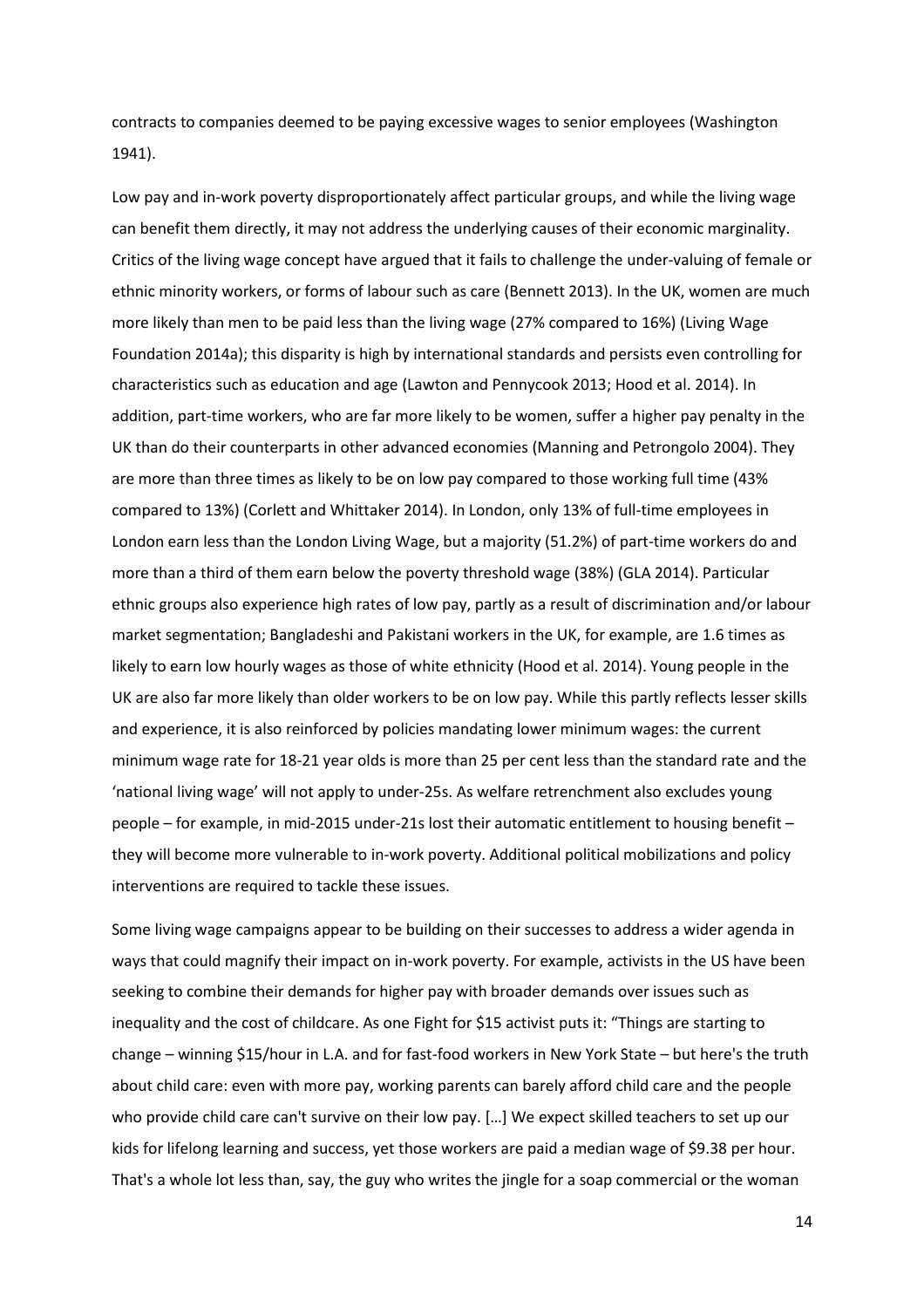turning the letters on the game show. […] We need to increase funding for child care to ease the burden on moms like me and to make sure that the people taking care of my kids earn a living wage" (campaign email, July 2015). As well as highlighting economic and gender dynamics, living wage movements have addressed their intersection with racial inequalities. As an example, activists organizing against police brutality in the 'Black Lives Matter' movement have played a prominent role in the Fight for \$15.

Campaigns for a living wage have also been growing in relation to the direct care sector, such as Citizens UK's campaign called "I care about care". They have emphasized how low pay and in-work poverty affect this huge, largely female and ethnic minority workforce. Addressing low pay as well as the under-valuation of care represents a major challenge to those seeking to curb in-work poverty. To avoid serious deteriorations in service quality, the UK's 'national living wage' will demand either major reductions in services or major change in this sector. Already minimum wage violations are common and nearly a million workers are estimated to earn below the current independently calculated living wage rate; the primary funding source – local government – has been cut substantially by ongoing austerity programmes, while demand is rising with an ageing population (Pennycock 2013; D'Arcy and Kelly 2015). Although sector-specific changes to funding and career progression are crucial, remedying the under-valuing of care will also require shifting fundamental cultural and economic norms.

### Conclusion

Although low hourly pay for an individual does not translate straightforwardly into poverty at the household level, low pay significantly increases the risk of in-work poverty. In the UK, poverty has shifted dramatically from the unemployed and pensioners to working households, which now include nearly half of all those living in poverty. In this context, raising the wage floor beyond the low national minimums found in the US and UK towards a level that better reflects the cost of living can help to lift households out of poverty. Experience suggests that paying a living wage need not lead to greater unemployment, thanks to higher productivity, reduced staff turnover and employers' adaptations. There is, though, some evidence that the living wage can lead to the displacement of the most disadvantaged workers from their jobs. Additional efforts are needed to improve their skills and tackle barriers such as discrimination. Scaled up, the capacity of higher wages to stimulate consumer demand and boost state finances means that the living wage is expected to reduce poverty without major negative impacts. Politically, the concept of the living wage has inspired labour organizing, broad coalitions and public sympathy that have helped to tilt power in favour of marginalized workers.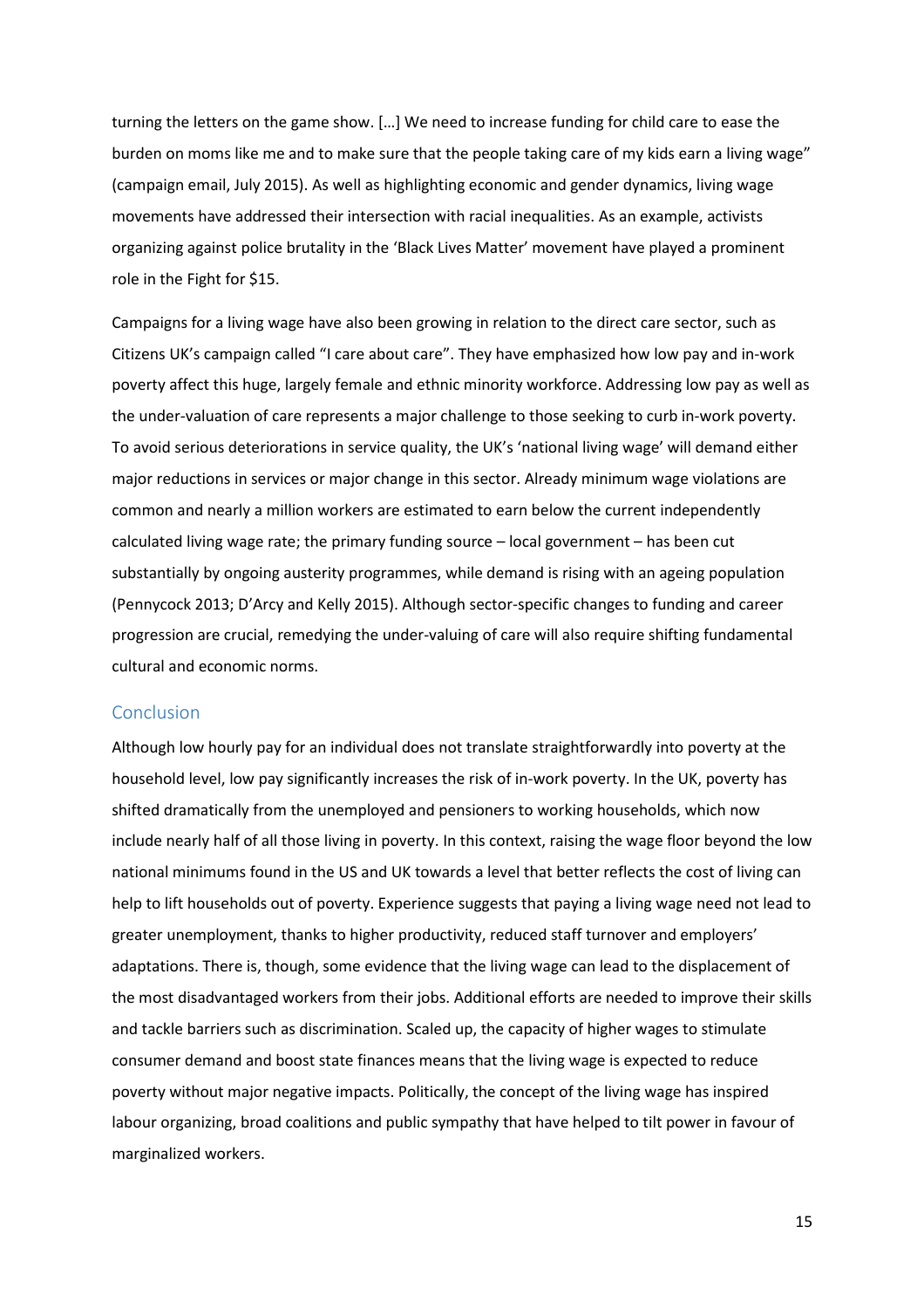However, unless the living wage is situated within a broader approach of collective provision for households with greater needs, simply raising wages risks leaving those households exposed to poverty. They must be supported by government and employer policies, such as subsidized childcare provision and paid parental leave. The living wage also needs to be articulated with other action to address low pay and in-work poverty, including strengthening workers' bargaining power, for example through unionization, and greater job security, since low pay is more common in short-term jobs (Hood et al. 2014).

*Amy Horton would like to acknowledge the support of the Economic and Social Research Council for her doctoral research work through grant number* ES/J500124/1*. Jane Wills was funded by Trust for London to lead a research project to explore the costs and benefits of the London living wage between 2010 and 2013.*

#### **Bibliography**

Adams, S. and Neumark, D., 2005. Living Wage Effects: New and Improved Evidence. Economic Development Quarterly, 19(1), pp.80–102.

Akerlof, G. and Yellen, J., 1986. Efficiency Wage Models of the Labor Market, Cambridge: Cambridge University Press.

Arrowsmith, J. et al., 2003. The Impact of the National Minimum Wage in Small Firms. British Journal of Industrial Relations, 41(3), pp.435–456.

Belfield, C. et al., 2015. Living standards, poverty and inequality in the UK: 2015, London: Institute for Fiscal Studies.

Bennett, F., 2013. The "living wage", low pay and in work poverty: Rethinking the relationships. Critical Social Policy, 34(1), pp.46–65.

Bennett, F. and Lister, R., 2010. The "Living Wage": The right answer to low pay?, London: Fabian Society.

Brenner, M., 2005. The Economic Impact of the Boston Living Wage Ordinance. Industrial Relations, 44(1), pp.59–83.

Brenner, M. and Luce, S., 2005. Living Wage Laws in Practice: The Boston, New Haven and Hartford Experiences, Amherst, MA: PERI.

Buss, J. and Romeo, A., 2006. The Changing Employment Situation in Some Cities with Living Wage Ordinances. Review of Social Economy, 64(3), pp.349–367.

Chapman, J. and Thompson, J., 2006. The economic impact of local living wages, Washington, DC: Economic Policy Institute.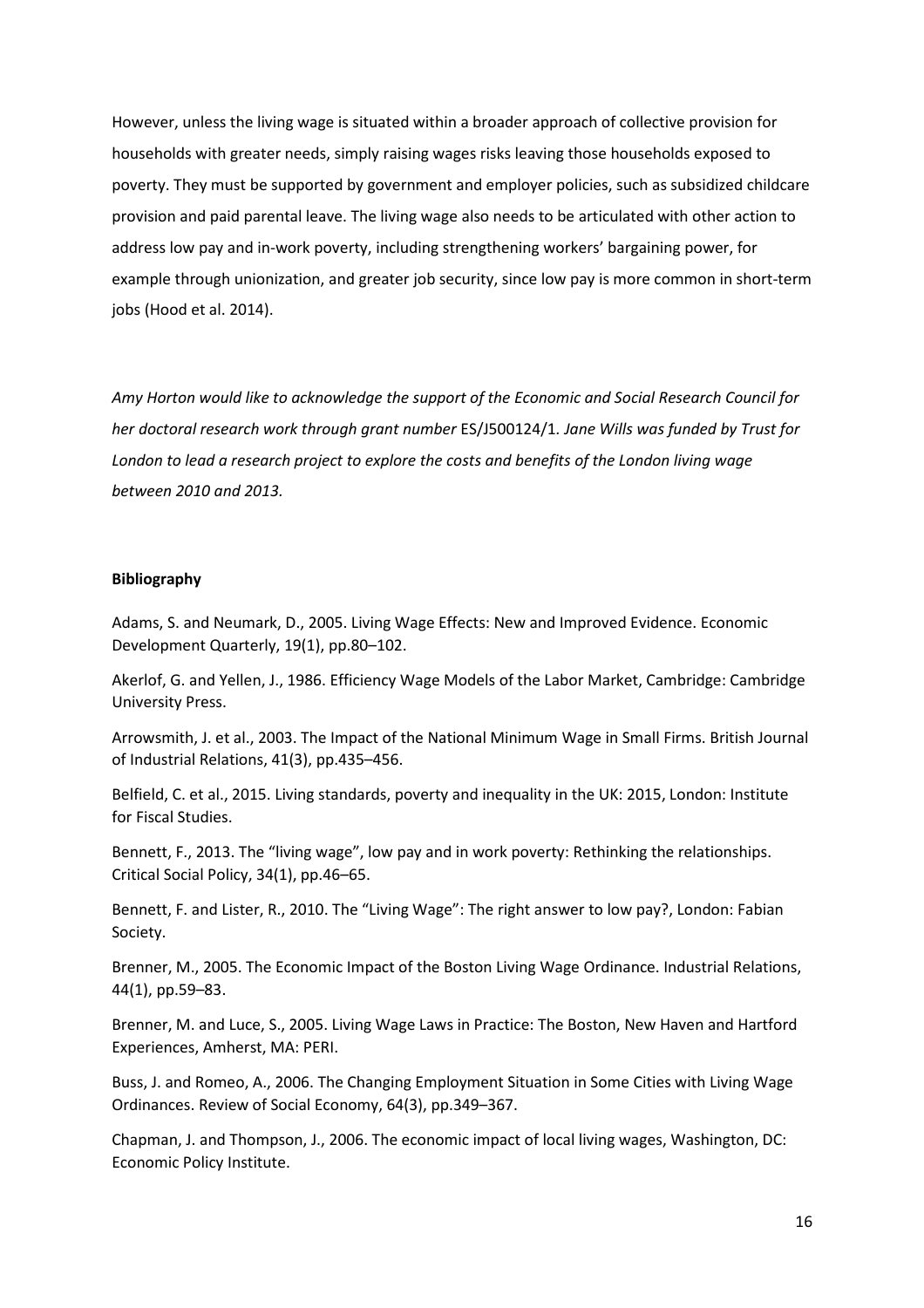Church Urban Fund and Church Action on Poverty, 2011. The Living Wage and the Role of the Church, London: Church Urban Fund and Church Action on Poverty.

Ciscel, D., 2000. The Living Wage Movement: Building a Political Link from Market Wages to Social Institutions. Journal of Economic Issues, 34(2), pp.527–535.

Citizens UK and Living Wage Foundation, 2013. Recommendations for Living Wage Leadership, London: Citizens UK and the Living Wage Foundation.

Corlett, A. and Whittaker, M., 2014. Low Pay Britain 2014, London: Resolution Foundation.

COWS, 2013. Local Living Wage Ordinances: Experience, Evidence and Best Practice, Madison, WI: COWS.

CRSP, 2014. Uprating the UK Living Wage in 2014, Loughborough: Centre for Research in Social Policy, Loughborourgh University.

D'Arcy, C. and Kelly, G., 2015. Analysing the National Living Wage: Impact and implications for Britain's low pay challenge, London: Resolution Foundation.

Deakin, S. and Green, F., 2009. A century of minimum wages in Britain. Centre Piece, Autumn, pp.6– 8.

Dean, H. and Mitchell, G., 2011. Wage top-ups and work incentives: The implications of the UK's Working Tax Credit scheme, London: LSE.

Devinatz, V.G., 2013. The Significance of the Living Wage for US Workers in the Early Twenty-First Century. Employee Responsibilities and Rights Journal, 25(2), pp.125–134.

Dube, A., 2013. Minimum Wages and the Distribution of Family Incomes (Working Paper), Amherst MA: University of Massachusetts Amherst and IZA.

Eaton, G., 2013. The public support a universal living wage - even if it costs jobs. New Statesman. 22 February.

Economic Policy Institute, 2015. Exploring EPI's Minimum Wage Tracker. Available at: http://www.epi.org/blog/exploring-epis-minimum-wage-tracker/ [Accessed August 1, 2015].

Ethical Trading Initiative, 2014. The ETI Base Code, London: ETI.

Fairris, D., 2005. The Impact of Living Wages on Employers: A Control Group Analysis of the Los Angeles Ordinance. Industrial Relations, 44(1), pp.84–105.

Fairris, D. and Fernandez Bujanda, L., 2008. The Dissipation of Minimum Wage Gains for Workers through Labor-Labor Substitution: Evidence from the Los Angeles Living Wage Ordinance. Southern Economic Journal, 75(2), pp.473–496.

Fairris, D. and Reich, M., 2005. The Impacts of Living Wage Policies: Introduction to the Special Issue. Industrial Relations, 44(1), pp.1–13.

Fairtrade International, 2014. Fairtrade Standard for Hired Labour, Bonn: Fairtrade International.

Fine, J., 2006. Worker Centers: Organising workers on the edge of the dream, Ithaca NY: Cornell University Press.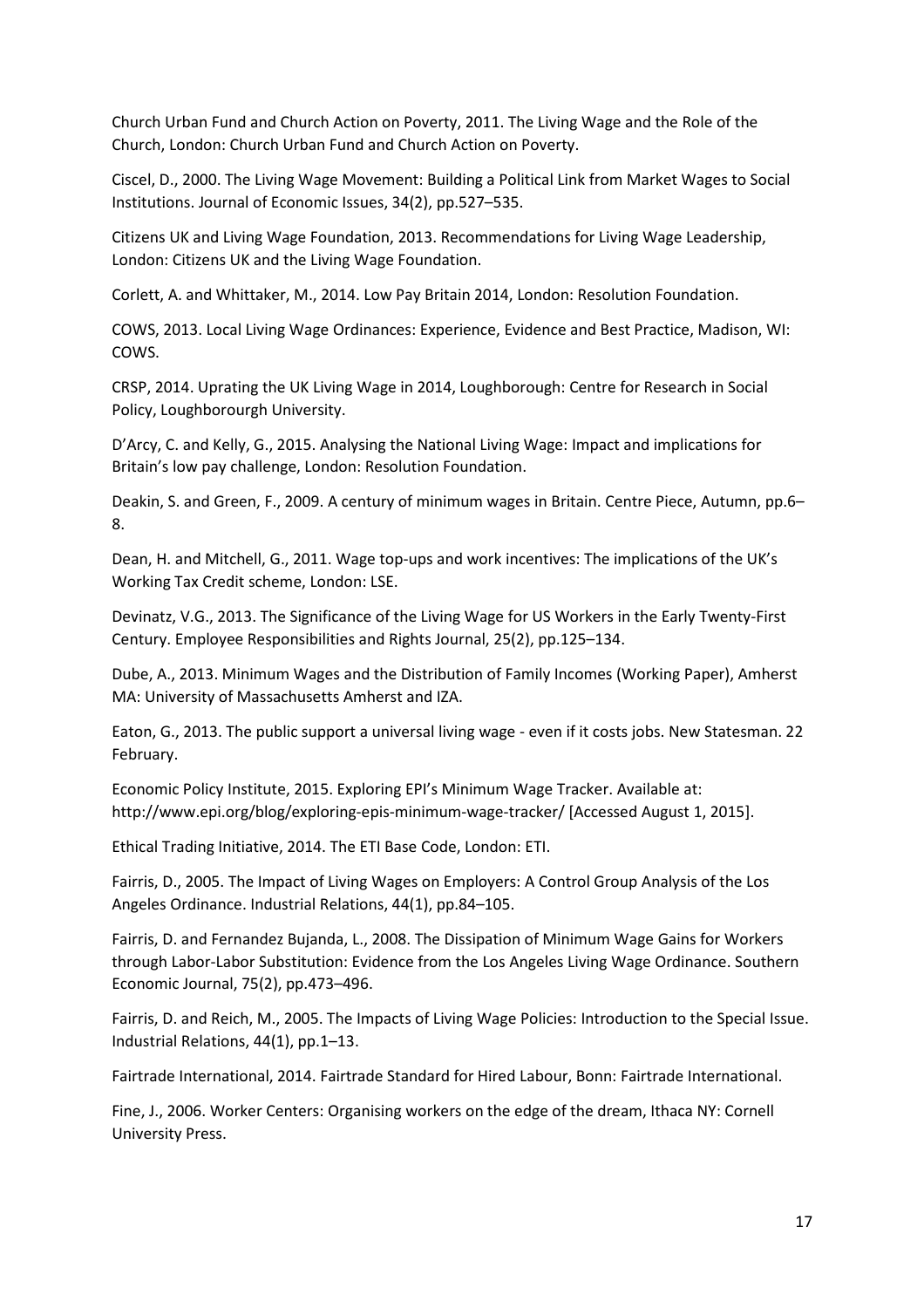Flint, E., Cummins, S. and Wills, J., 2014. Investigating the effect of the London living wage on the psychological wellbeing of low-wage service sector employees: a feasibility study. Journal of Public Health, 36(2), pp.187–93.

Freeman, R., 2005. Fighting for Other Folks' Wages: The Logic and Illogic of Living Wage Campaigns. Industrial Relations, 44(1), pp.14–31.

GLA, 2014. A Fairer London: The 2014 Living Wage in London, London: Greater London Authority.

GLA Economics, 2009. An Independent Study of the Business Benefits of Implementing a Living Wage Policy in London, London: GLA Economics.

Glickman, L., 1997. A Living Wage: American Workers and the Making of Consumer Society, London: Cornell University Press.

GMB, 2013. 82 Councils Pay Living Wage. Available at: http://www.gmb.org.uk/newsroom/councilspay-living-wage [Accessed August 7, 2015].

Gordon, C., 2014. Growing Apart: A Political History of American Inequality. Available at: http://scalar.usc.edu/works/growing-apart-a-political-history-of-american-inequality/index [Accessed August 1, 2015].

Grant, D. and Trautner, M.N., 2004. Employer Opinions on Living Wage Ordinances. WorkingUSA, 8(1), pp.71–82.

Green, B. and Shaheen, F., 2014. Economic inequality and house prices in the UK (Working Paper). London: New Economics Foundation.

Hacker, J. and Pierson, P., 2011. Winner-Take-All Politics: How Washington Made the Rich Richer- and Turned Its Back on the Middle Class. London: Simon and Schuster.

Holgate, J. and Wills, J., 2007. Organizing Labor in London: Lessons from the Campaign for the Living Wage. In L. Turner and B. Cornfield, eds. Labor in the New Urban Battlegrounds: Local Solidarity in a Global Economy. Ithaca: ILR Press, pp. 211–223.

Holzer, H., 2008. Living Wage Laws: How much do (can) they matter?, Washington DC: Metropolitan Policy Program, Brookings Institution.

Hood, A., Joyce, R. and Phillips, D., 2014. Policies to Help the Low Paid. In C. Emmerson, P. Johnson, and H. Miller, eds. IFS Green Budget 2014. London: Institute for Fiscal Studies, pp. 141–171.

Howes, C., 2005. Living Wages and Retention of Homecare Workers in San Francisco. Industrial Relations, 44(1), pp.139–163.

KPMG, 2015. The Living Wage: An economic impact assessment. London: KPMG.

Lawton, K. and Pennycook, M., 2013. Beyond the Bottom Line: The challenges and opportunities of a living wage, London: IPPR and Resolution Foundation.

Lester, T.W., 2011. The Impact of Living Wage Laws on Urban Economic Development Patterns and the Local Business Climate: Evidence from California Cities. Economic Development Quarterly, 25(3), pp.237–254.

Levin-Waldman, O.M., 2005. The Political Economy of the Living Wage: A Study of Four Cities, Armonk, NY: M.E. Sharpe.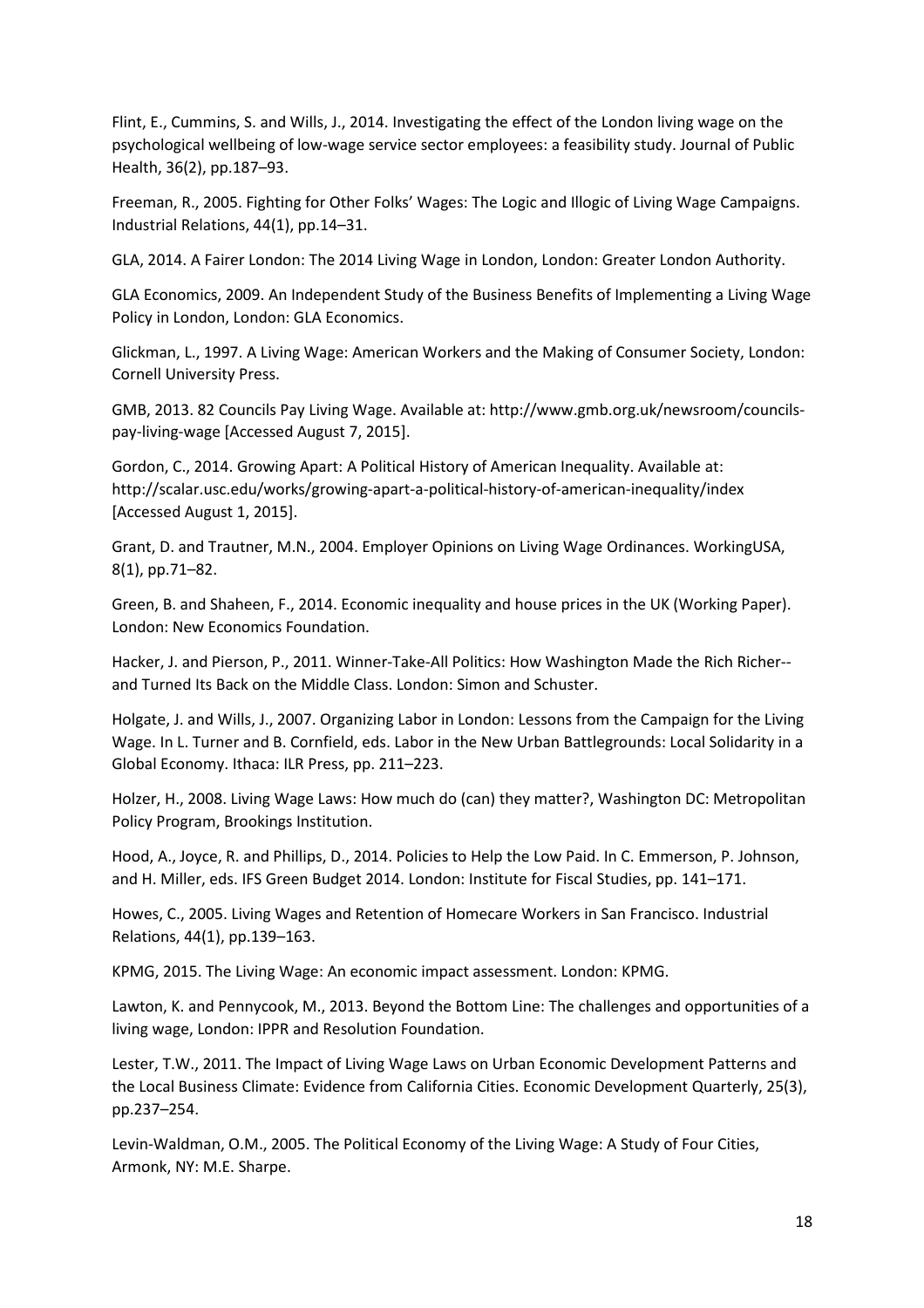Linneker, B. & Wills, J. (2016). The London living wage and in-work poverty reduction: Impacts on employers and workers. *Environment and Planning C: Government and Policy*. 34 (5). p.pp. 759–776.

Living Wage Commission, 2014. Work That Pays: The Final Report of the Living Wage Commission, London: Living Wage Commission.

Living Wage Foundation, 2014a. Living Wage and women in-work poverty. Available at: http://www.livingwage.org.uk/news/living-wage-and-women-work-poverty [Accessed August 25, 2015].

Living Wage Foundation, 2014b. The Calculation. Available at: http://www.livingwage.org.uk/calculation. [Access August 4, 2014].

Living Wage Movement Aotearoa New Zealand, 2014. Living Wage Movement. Available at: http://www.livingwage.org.nz/about [Accessed August 1, 2015].

Luce, S., 2004. Fighting for a Living Wage, Ithaca NY: Cornell University Press.

Luce, S., 2005. Lessons from Living-Wage Campaigns. Work and Occupations, 32(4), pp.423–440.

Luce, S., 2011. What next for the U.S. Living Wage Movement? Canadian Review of Social Policy, 65- 66, pp.128–138.

MacInnes, T., Aldridge, H., Bushe, S., Tinson, A., Barry-Born, T., 2014. Monitoring Poverty and Social Exclusion 2014, York: Joseph Rowntree Foundation.

Mackenzie, H. and Stanford, J., 2008. A Living Wage for Toronto, Ottowa: Canadian Centre for Policy Alternatives.

Maitre, B., Nolan, B. and Whelan, C.T., 2012. Low Pay, In-Work Poverty and Economic Vulnerability: A comparative analysis using EU-SILC. The Manchester School, 80(1), pp.99–116.

Manning, A., 2003. Monopsony in Motion: Imperfect Competition in Labor Markets, Princeton NJ: Princeton University Press.

Manning, A. and Petrongolo, B., 2004. The part-time pay penalty, London: LSE.

Martin, I., 2001. Dawn of the Living Wage: The Diffusion of a Redistributive Municipal Policy. Urban Affairs Review, 36(4), pp.470–496.

Martin, I., 2006. Do Living Wage Policies Diffuse? Urban Affairs Review, 41(5), pp.710–719.

Marx, I. and Nolan, B., 2012. In-Work Poverty, Amsterdam Institute for Advanced Labour Studies: Amsterdam.

Merk, J., 2010. Cross-border wage struggles in the global garment industry: the campaign for an Asia floor wage, London: Routledge.

Metcalf, D., 2007. Why has the British national minimum wage had little or no impact on employment? (CEP Discussion Paper*)*, London: Centre for Economic Performance, LSE.

MIT, 2015. Living Wage Calculator. Available at: http://livingwage.mit.edu/ [Accessed August 1, 2015].

Neate, R., 18 November 2014. UK fast-food workers get US lesson in protesting against poverty wages. The Guardian.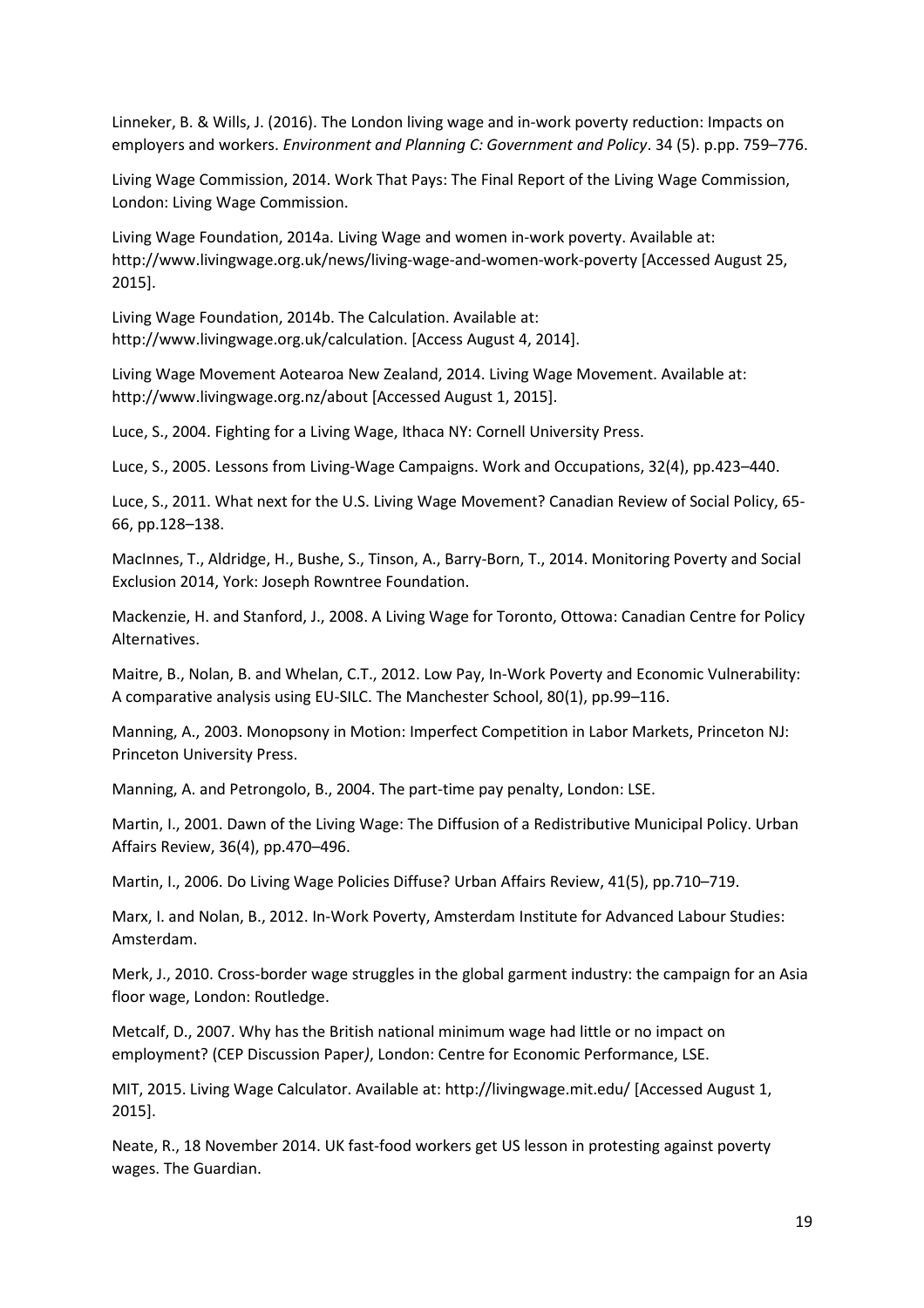Neumark, D. and Adams, S., 2003. Do Living Wage Ordinances Reduce Urban Poverty? Journal of Human Resources, XXXVIII(3), pp.490–521.

Nield Chew, A., 19 May 1894. A Living Wage for Factory Girls at Crewe. Chronicle.

Nissen, B., 2000. Living Wage Campaigns From a "Social Movement" Perspective: The Miami Case. Labor Studies Journal, 25(3), pp.29–50.

Nordlund, W.J., 1997. The quest for a living wage: The history of the federal minimum wage program, Westport CT: Greenwood Press.

OECD, 2015. Wage levels (indicator). Available at: https://data.oecd.org/earnwage/wage-levels.htm [Accessed August 25, 2015].

Office for Budget Responsibility, 2015. Economic and Fiscal Outlook, London: OBR.

Office of Labor Standards Enforcement - City and County of San Francisco, 2014. Minimum Wage Ordinance. Available at: http://sfgsa.org/index.aspx?page=411 [Accessed August 25, 2015].

Oldroyd, M., 1894. A Living Wage, Leeds: McCorquodale and Co., Limited.

Osterman, P., 2000. Report on the Impact of the Valley Interfaith Living Wage Campaign, Cambridge MA: MIT Sloan School of Management.

Pastor, M., 2001. Common Ground at Ground Zero? The New Economy and the New Organizing in Los Angeles. Antipode, 33(2), pp.260–289.

Pennycook, M., 2012. What price a living wage? Understanding the impact of a living wage on firmlevel wage bill, London: Resolution Foundation.

Pennycock, M., 2013. Does it pay to care? Under-payment of the National Minimum Wage in the social care sector, London: Resolution Foundation.

Piketty, T. 2014. Capital in the Twenty-First Century. Cambridge MA: Harvard University Press.

Pollin, R. and Luce, S., 1998. The Living Wage: Building a Fair Economy, New York NY: New Press.

Rampell, C., 20 July 2015. The downside of doubling the federal minimum wage. The Washington Post.

Rantzau, L. 15 May 2014 I'm making \$21 an hour at McDonald's. Why aren't you? Reuters.

Reed, H., 2013. The Economic Impact of Extending the Living Wage to all Employees in the UK, London: Landman Economics.

Reich, M., Hall, P. and Jacobs, K., 2005. Living Wage Policies at the San Francisco Airport: Impacts on Workers and Businesses. Industrial Relations, 44(1), pp.106–138.

Reich, M., Jacobs, K. and Bernhardt, A., 2014. Local Minimum Wage Laws: Impacts on Workers, Families and Businesses (Working Paper), Berkeley, CA: Institute for Research on Labor and Employment, Berkeley.

Reynolds, D., 2001. Living Wage Campaigns as Social Movements: Experiences from Nine Cities. Labor Studies Journal, 26, pp.31–64.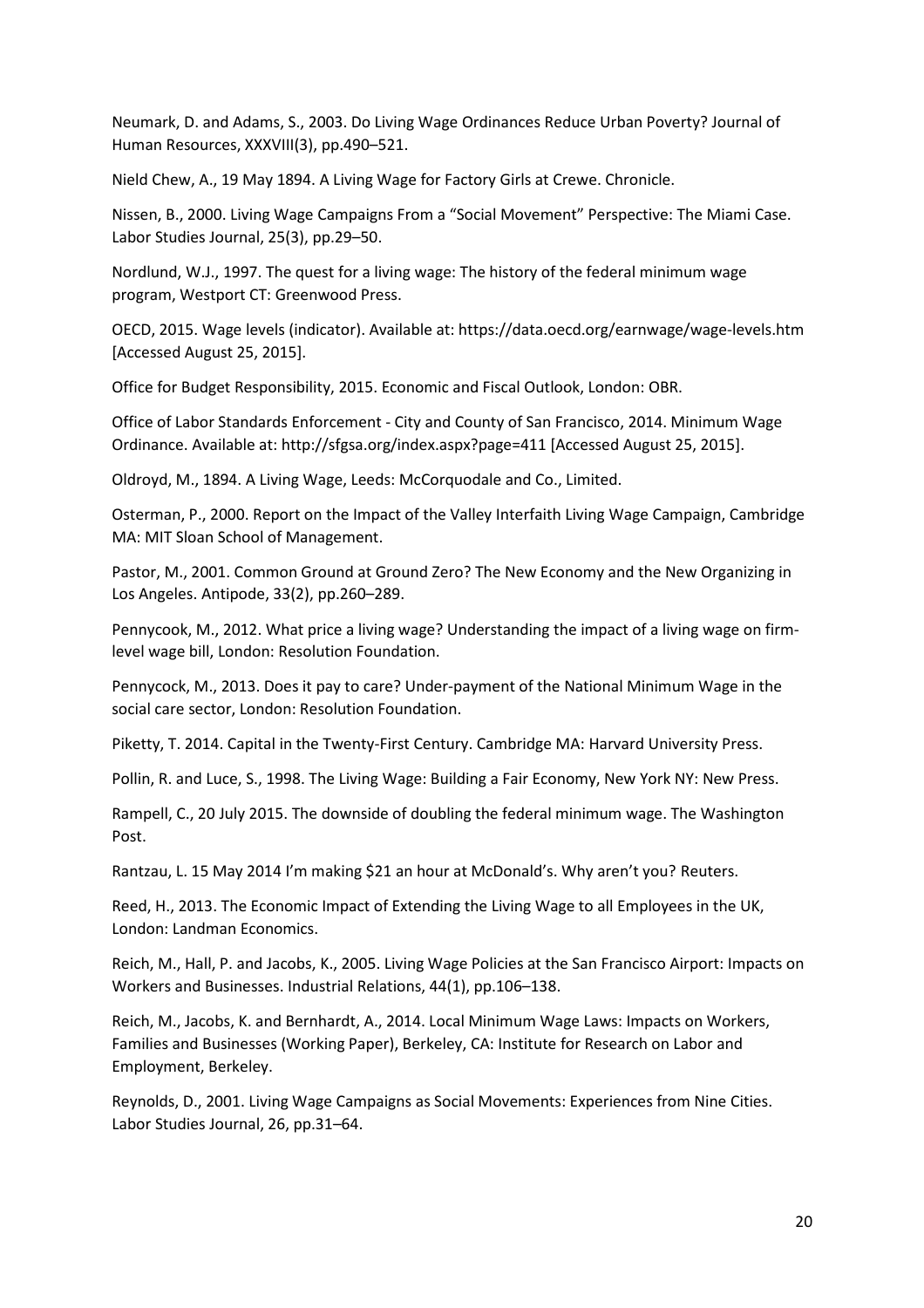Riley, R., 2013. Modelling Demand for Low Skilled / Low Paid Labour: Exploring the employment trade-offs of a living wage, London: National Institute of Economic and Social Research and Centre for Learning and Life Chances in Knowledge Economies.

Ryan, J.A., 1906. A Living Wage: Its Ethical and Economic Aspects, New York: Macmillan.

Sassen, S., 1991. The Global City., Princeton NJ: Princeton University Press.

Seattle Office of the Mayor, 2014. \$15 Minimum Wage. Available at: http://murray.seattle.gov/minimumwage/#sthash.6dgWe7mO.dpbs [Accessed August 1, 2015].

Snarr, C., 2011a. All You That Labor: Religion and Ethics in the Living Wage Movement, New York NY: NYU Press.

Snarr, C.M., 2011b. Women's working poverty: Feminist and religious alliances in the living wage movement. Journal of Feminist Studies in Religion, 27(1), pp.75–93.

Snowden, P., 1912. The Living Wage, London: Hodder and Stoughton.

Sokol, M. et al., 2006. The impact of improved pay and conditions on low-paid urban workers: the case of the Royal London Hospital, London: Queen Mary University of London, London Citizens and UNISON.

Stapleford, T.A., 2008. Defining a "living wage" in America: Transformations in union wage theories, 1870–1930. Labor History, 49(1), pp.1–22.

Stewart, M. and Swaffield, J., 2007. The Other Margin: Do Minimum Wages Cause Working Hours Adjustments for Low-Wage Workers? Economica, 75(297), pp. 148–167.

Swarts, H. and Vasi, I.B., 2011. Which U.S. Cities Adopt Living Wage Ordinances? Predictors of Adoption of a New Labor Tactic, 1994-2006. Urban Affairs Review, 47(6), pp.743–774.

Walsh, J., 2000. Organizing the scale of labor regulation in the United States: Service-sector activism in the city. Environment and Planning A, 32(9), pp.1593–1610.

Washington, G., 1941. The Corporation Executive's Living Wage. Harvard Law Review, 54(5), pp.733– 774.

Wills, J., 2008a. Making Class Politics Possible: Organizing Contract Cleaners in London. International Journal of Urban and Regional Research, 32(2), pp.305–323.

Wills, J., 2008b. Subcontracted Employment and its Challenge to Labor. Labor Studies Journal, 34(4), pp.441–460.

Wills, J., 2009. The living wage. Soundings: A journal of politics and culture, 42, pp.33–46.

Wills, J., 2014. The impact of the national Living Wage Foundation. Available at: http://www.geog.qmul.ac.uk/livingwage/national/index.html.

Wills, J. Datta, K. Evans, Y. Herbert, J. May, J. and McIlwaine, C. 2009. Religion at work: The role of faith-based organizations in the London living wage campaign. Cambridge Journal of Regions, Economy and Society, 2(3), pp.443–461.

Wills, J. and Linneker, B., 2012. The costs and benefits of the London living wage, London: Trust for London and Queen Mary University of London.